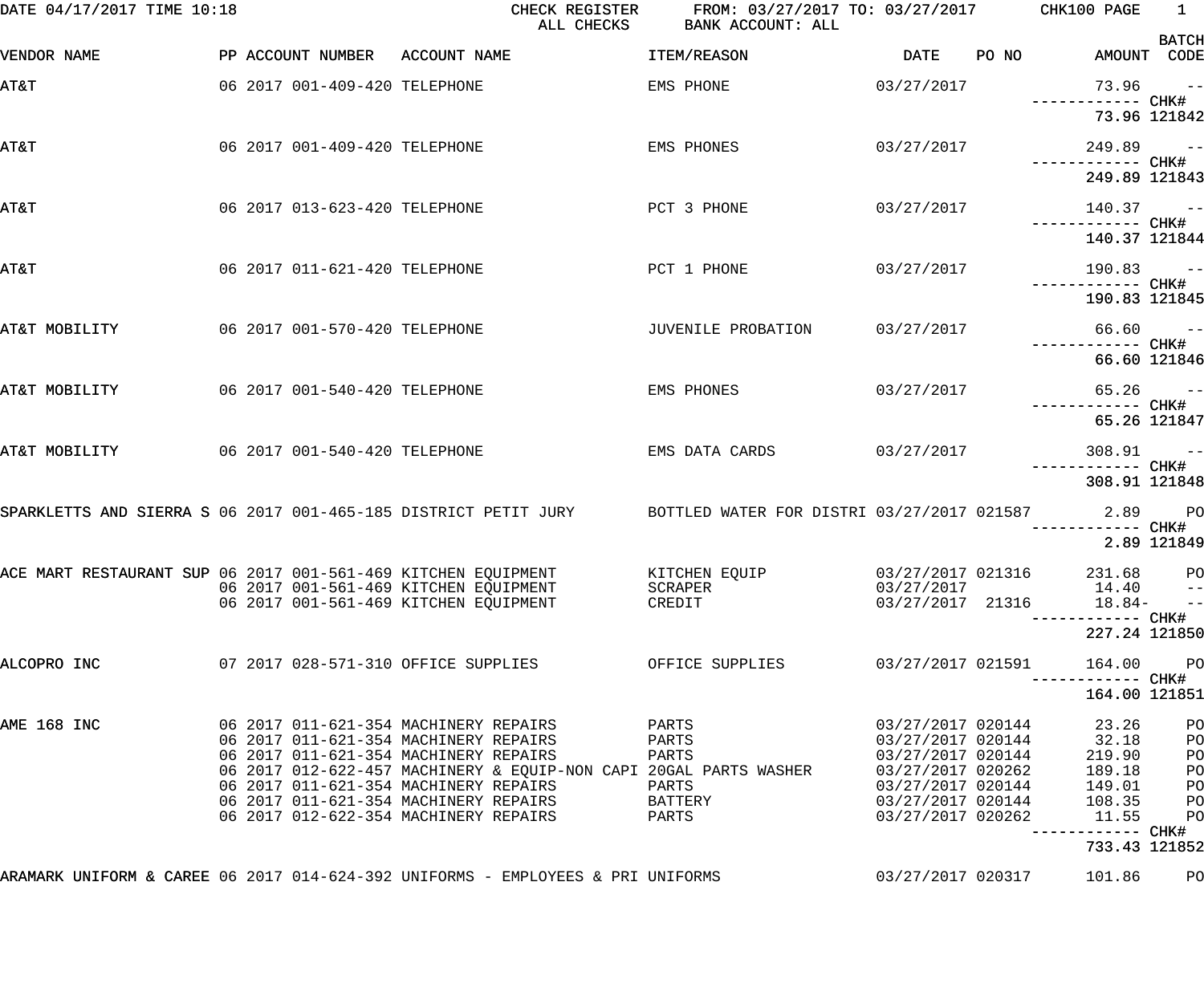| DATE 04/17/2017 TIME 10:18                                    |                                                                | CHECK REGISTER<br>ALL CHECKS                                                       | FROM: 03/27/2017 TO: 03/27/2017 CHK100 PAGE<br>BANK ACCOUNT: ALL |                                        |       |                             | $2^{\circ}$                     |
|---------------------------------------------------------------|----------------------------------------------------------------|------------------------------------------------------------------------------------|------------------------------------------------------------------|----------------------------------------|-------|-----------------------------|---------------------------------|
| VENDOR NAME                                                   | PP ACCOUNT NUMBER ACCOUNT NAME                                 |                                                                                    | ITEM/REASON                                                      | DATE                                   | PO NO | AMOUNT CODE                 | <b>BATCH</b>                    |
|                                                               |                                                                | 06 2017 014-624-392 UNIFORMS - EMPLOYEES & PRI UNIFORMS                            | $03/27/2017$ 020317                                              |                                        |       | 101.86<br>------------ CHK# | PO <sub>1</sub>                 |
|                                                               |                                                                |                                                                                    |                                                                  |                                        |       | 203.72 121853               |                                 |
| ASSOCIATED TIME & PARKI 06 2017 001-455-310 OFFICE SUPPLIES   |                                                                |                                                                                    | UPPER PLATE                                                      | 03/27/2017                             |       | 20.00                       | $ -$                            |
|                                                               |                                                                |                                                                                    |                                                                  |                                        |       |                             | 20.00 121854                    |
| AT&T LONG DISTANCE                                            | 06 2017 001-409-420 TELEPHONE<br>06 2017 001-409-420 TELEPHONE |                                                                                    | LONG DISTANCE<br>LONG DISTANCE                                   | 03/27/2017<br>03/27/2017               |       | 234.64                      | $\qquad \qquad -$               |
|                                                               | 06 2017 001-409-420 TELEPHONE                                  |                                                                                    | LONG DISTANCE                                                    | 03/27/2017                             |       | 1.69<br>0.70                | $-$<br>$\overline{\phantom{a}}$ |
|                                                               |                                                                |                                                                                    |                                                                  |                                        |       | 237.03 121855               |                                 |
| ATMOS ENERGY                                                  | 06 2017 012-622-441 GAS                                        |                                                                                    | 153 GIBSON LANE                                                  | 03/27/2017                             |       | 97.65                       | $\frac{1}{2}$                   |
|                                                               |                                                                |                                                                                    |                                                                  |                                        |       |                             | 97.65 121856                    |
| ATWOOD DISTRIBUTING LP 06 2017 001-540-499 MISCELLANEOUS      | 06 2017 001-540-499 MISCELLANEOUS                              |                                                                                    | SUPPLIES                                                         | 03/27/2017 020298                      |       | 27.96<br>5.16               | P <sub>O</sub>                  |
|                                                               |                                                                | 06 2017 011-621-300 SUPPLIES & HARDWARE                                            | <b>BULBS</b><br>SUPPLIES                                         | 03/27/2017 020298<br>03/27/2017 020211 |       | 61.96                       | P <sub>O</sub><br>PO            |
|                                                               |                                                                |                                                                                    |                                                                  |                                        |       | ------ CHK#                 | 95.08 121857                    |
| B&T AUTO                                                      |                                                                | 06 2017 001-560-354 VEHICLE MAINTENANCE<br>06 2017 001-560-354 VEHICLE MAINTENANCE | UNIT 33 BRAKES<br>UNIT 32 BATTERY AND WELD 03/27/2017 020195     | 03/27/2017 020195                      |       | 214.76<br>644.79            | PO                              |
|                                                               |                                                                | 06 2017 001-560-354 VEHICLE MAINTENANCE                                            | UNIT 5 COLLANT SENSOR                                            | 03/27/2017 020195                      |       | 212.40                      | PO<br>PO                        |
|                                                               |                                                                | 06 2017 001-560-354 VEHICLE MAINTENANCE                                            | UNIT 30 BRAKES                                                   | 03/27/2017 020195                      |       | 567.58                      | PO                              |
|                                                               |                                                                | 06 2017 001-560-354 VEHICLE MAINTENANCE                                            | UNIT 5 BRAKES                                                    | 03/27/2017 020195                      |       | 401.52                      | PO                              |
|                                                               |                                                                | 06 2017 001-560-354 VEHICLE MAINTENANCE                                            | UNIT 5 EXHAUST REPAIR                                            | 03/27/2017 020195                      |       | 75.00                       | PO                              |
|                                                               |                                                                | 06 2017 001-560-354 VEHICLE MAINTENANCE                                            | UNIT 30 02 SENSOR                                                | 03/27/2017 020195                      |       | 160.41                      | PO                              |
|                                                               |                                                                | 06 2017 001-560-354 VEHICLE MAINTENANCE                                            | UNIT 15 BATTERIES                                                | 03/27/2017 020195                      |       | 275.00                      | PO                              |
|                                                               |                                                                | 06 2017 001-560-354 VEHICLE MAINTENANCE                                            | UNIT 28 BRAKES                                                   | 03/27/2017 020195                      |       | 416.66                      | PO                              |
|                                                               |                                                                | 06 2017 001-560-354 VEHICLE MAINTENANCE                                            | UNIT 13 FRONT WHEEL BEAR 03/27/2017 020195                       |                                        |       | 428.66                      | PO                              |
|                                                               |                                                                | 06 2017 001-560-354 VEHICLE MAINTENANCE                                            | OLD UNIT 3 REAR SHOCKS                                           | 03/27/2017 020195                      |       | 201.42                      | PO                              |
|                                                               |                                                                | 06 2017 001-560-354 VEHICLE MAINTENANCE                                            | UNIT 13 BATTERIES                                                | 03/27/2017 020195                      |       | 373.58<br>---------- CHK#   | PO                              |
|                                                               |                                                                |                                                                                    |                                                                  |                                        |       | 3,971.78 121858             |                                 |
| BAKER & TAYLOR COMPANY 06 2017 001-650-590 BOOKS              |                                                                |                                                                                    | <b>BOOKS</b>                                                     | 03/27/2017 020217                      |       | 321.60                      | PО                              |
|                                                               | 06 2017 001-650-590 BOOKS                                      |                                                                                    | <b>BOOKS</b>                                                     | 03/27/2017 020217                      |       | 121.63<br>------- CHK#      | PO                              |
|                                                               |                                                                |                                                                                    |                                                                  |                                        |       | 443.23 121859               |                                 |
| BARTHOLD TIRE COMPANY 06 2017 001-540-354 VEHICLE MAINTENANCE |                                                                |                                                                                    | ALIGN R5                                                         | 03/27/2017 020295                      |       | 69.95                       | PО                              |
|                                                               |                                                                | 06 2017 001-540-354 VEHICLE MAINTENANCE                                            | TIRES R 5                                                        | 03/27/2017 020295                      |       | 561.62                      | P <sub>O</sub>                  |
|                                                               |                                                                | 06 2017 001-540-354 VEHICLE MAINTENANCE                                            | TIRES & ALIGN R6                                                 | 03/27/2017 020295                      |       | 369.85<br>------------      | PO<br>CHK#                      |
|                                                               |                                                                |                                                                                    |                                                                  |                                        |       | 1,001.42 121860             |                                 |
| BARTHOLD TRUCK REPAIR 06 2017 013-623-354 MACHINERY REPAIRS   |                                                                |                                                                                    | DOT INSPECTION                                                   | 03/27/2017 020390                      |       | 40.00                       | PО                              |
|                                                               |                                                                |                                                                                    |                                                                  |                                        |       |                             | 40.00 121861                    |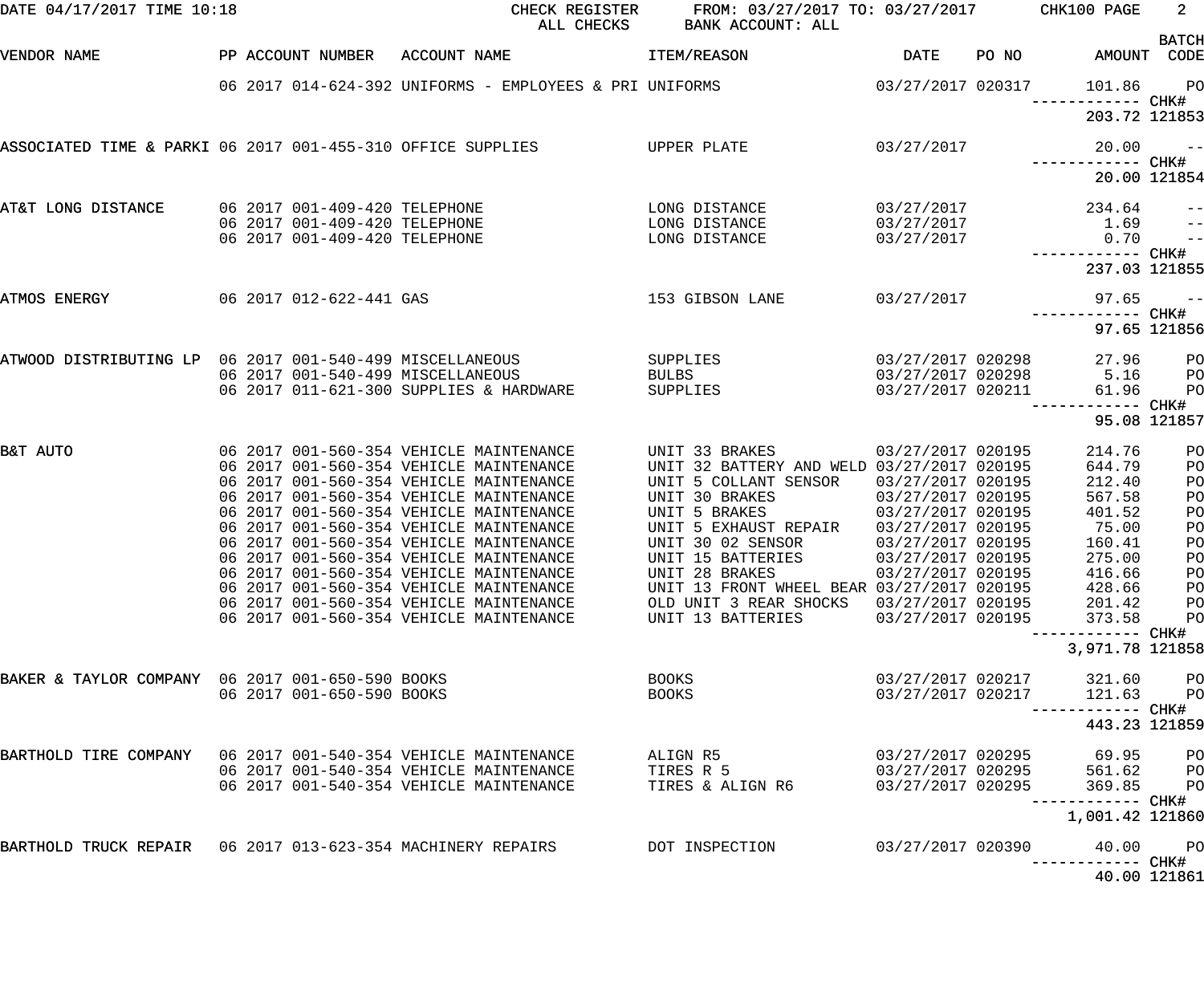| DATE 04/17/2017 TIME 10:18                                  |                                      | CHECK REGISTER<br>ALL CHECKS                                                                         | FROM: 03/27/2017 TO: 03/27/2017 CHK100 PAGE<br>BANK ACCOUNT: ALL |                                        |                                      | 3 <sup>7</sup><br><b>BATCH</b>         |
|-------------------------------------------------------------|--------------------------------------|------------------------------------------------------------------------------------------------------|------------------------------------------------------------------|----------------------------------------|--------------------------------------|----------------------------------------|
| VENDOR NAME                                                 |                                      | PP ACCOUNT NUMBER ACCOUNT NAME                                                                       | <b>ITEM/REASON</b>                                               | DATE                                   | PO NO AMOUNT CODE                    |                                        |
|                                                             |                                      | BETTER CONTAINERS MFG C 06 2017 001-650-310 OFFICE SUPPLIES                                          | <b>BAGS</b>                                                      | 03/27/2017 020112                      | 149.62<br>------------ CHK#          | PO <sub>1</sub>                        |
|                                                             |                                      |                                                                                                      |                                                                  |                                        | 149.62 121862                        |                                        |
| BORDEN DAIRY COMPANY 06 2017 001-561-333 FOOD FOR JAIL      |                                      |                                                                                                      | MILK                                                             | 03/27/2017 020383                      | 463.04                               | <b>PO</b>                              |
|                                                             |                                      | 06 2017 001-561-333 FOOD FOR JAIL                                                                    | MILK                                                             | 03/27/2017 020383                      | 448.57<br>------------ CHK#          | <b>PO</b>                              |
|                                                             |                                      |                                                                                                      |                                                                  |                                        | 911.61 121863                        |                                        |
| BOUNCE BACK INC                                             |                                      | 06 2017 053-475-390 SUBSCRIPTIONS                                                                    | BOUNCEBACK PREPAID SUPPO 03/27/2017 021589                       |                                        | 703.00                               | <b>PO</b>                              |
|                                                             |                                      | 06 2017 053-475-390 SUBSCRIPTIONS                                                                    | BOUNCEBACK PREPAID SUPPO 03/27/2017 021589 718.00                |                                        |                                      | P <sub>O</sub>                         |
|                                                             |                                      |                                                                                                      |                                                                  |                                        | ------------ CHK#<br>1,421.00 121864 |                                        |
| BOUND TREE MEDICAL LLC 06 2017 001-540-391 MEDICAL SUPPLIES |                                      |                                                                                                      | MEDICAL SUPPLIES                                                 | 03/27/2017 020294                      | 1,332.47                             | PO                                     |
|                                                             |                                      | 06 2017 001-540-391 MEDICAL SUPPLIES                                                                 | MEDICAL SUPPLIES                                                 | 03/27/2017 020294                      | 101.90                               | PO                                     |
|                                                             |                                      | 06 2017 001-540-391 MEDICAL SUPPLIES                                                                 | MEDICAL SUPPLIES                                                 | 03/27/2017 020294                      | 52.90                                | PO                                     |
|                                                             |                                      | 06 2017 001-540-391 MEDICAL SUPPLIES                                                                 | MEDICAL SUPPLIES                                                 | 03/27/2017 020294                      | 90.58                                | PO                                     |
|                                                             |                                      | 06 2017 001-540-391 MEDICAL SUPPLIES                                                                 | MEDICAL SUPPLIES                                                 |                                        | 03/27/2017 020294 1,559.44           | PO                                     |
|                                                             |                                      | 06 2017 001-540-391 MEDICAL SUPPLIES<br>06 2017 001-540-391 MEDICAL SUPPLIES                         | MEDICAL SUPPLIES<br>MEDICAL SUPPLIES                             | 03/27/2017 020294<br>03/27/2017 020294 | 214.46<br>101.90                     | PO<br>PO                               |
| 06 2017 001-540-392 UNIFORMS                                |                                      |                                                                                                      | UNIFORMS                                                         |                                        | 03/27/2017 020861 128.37             | PO                                     |
|                                                             |                                      | 06 2017 001-540-456 MEDICAL EQUIPMENT-NON CAPI KING VISION 63/27/2017 021528 1,175.00                |                                                                  |                                        |                                      | P <sub>O</sub>                         |
|                                                             | 06 2017 001-540-391 MEDICAL SUPPLIES | CREDIT MEMO<br>03/27/2017                                                                            |                                                                  | $92.99 -$                              | $\qquad \qquad -$                    |                                        |
|                                                             |                                      |                                                                                                      |                                                                  |                                        | ------------ CHK#<br>4,664.03 121865 |                                        |
|                                                             |                                      |                                                                                                      |                                                                  |                                        |                                      |                                        |
| BRINKLEY JASON                                              |                                      | 06 2017 001-400-427 CONFERENCE EXPENSE SENATE COMMITTE SB2 03/27/2017                                |                                                                  |                                        | 567.16                               | $ -$                                   |
|                                                             |                                      |                                                                                                      |                                                                  |                                        | ------------ CHK#                    |                                        |
|                                                             |                                      |                                                                                                      |                                                                  |                                        | 567.16 121866                        |                                        |
|                                                             |                                      | BRINKLEY JOSHUA R. ATTY 06 2017 001-409-400 COURT APPOINTED ATTORNEYS ST VS JOSHUA L LAND 03/27/2017 |                                                                  |                                        | 325.00                               | $\frac{1}{2}$                          |
|                                                             |                                      | 06 2017 001-409-414 JUVENILE CT APPOINTED ATT                                                        | ST VS G C                                                        | 03/27/2017                             | 350.00                               | $-\, -$                                |
|                                                             |                                      | 06 2017 001-409-400 COURT APPOINTED ATTORNEYS                                                        | ST VS SCOTTIE HILLIARD                                           | 03/27/2017                             | 300.00                               | $-\, -$                                |
|                                                             |                                      | 06 2017 001-409-400 COURT APPOINTED ATTORNEYS<br>06 2017 001-409-400 COURT APPOINTED ATTORNEYS       | ST VS KRISTOPHER CLARK<br>ST VS KARA N MARTIN                    | 03/27/2017<br>03/27/2017               | 350.00<br>330.00                     | $\qquad \qquad -$<br>$\qquad \qquad -$ |
|                                                             |                                      |                                                                                                      |                                                                  |                                        |                                      |                                        |
|                                                             |                                      |                                                                                                      |                                                                  |                                        | 1,655.00 121867                      |                                        |
| BUFFALO BUSINESS PRODUC 06 2017 001-650-310 OFFICE SUPPLIES |                                      |                                                                                                      | OFFICE SUPPLIES                                                  | 03/27/2017 020132                      | 110.28                               | PO                                     |
|                                                             |                                      | 06 2017 001-450-310 OFFICE SUPPLIES                                                                  | IDEAL 4914 STAMPS                                                | 03/27/2017 021533                      | 120.00                               | PO                                     |
|                                                             |                                      | 06 2017 001-450-310 OFFICE SUPPLIES                                                                  | IDEAL 4913 STAMP                                                 | 03/27/2017 021533                      | 13.50                                | PO                                     |
|                                                             |                                      |                                                                                                      |                                                                  |                                        | 243.78 121868                        |                                        |
| BUSINESS INK                                                |                                      | 06 2017 001-403-346 RECORD BOOKS                                                                     | PLAT BOOK                                                        | 03/27/2017 021206                      | 137.00                               | PО                                     |
|                                                             |                                      | 06 2017 001-403-346 RECORD BOOKS                                                                     | FREIGHT                                                          | 03/27/2017 021206                      | 17.00                                | PО                                     |
|                                                             |                                      |                                                                                                      |                                                                  |                                        | 154.00 121869                        |                                        |
| CARLTON NANCY                                               |                                      | 06  2017  001-409-400  COURT  APPOINTED  ATTORNEYS  ST VS  ISAAC MARTINEZ                            |                                                                  | 03/27/2017                             | 300.00                               | $- -$                                  |
|                                                             |                                      |                                                                                                      |                                                                  |                                        | 300.00 121870                        |                                        |
|                                                             |                                      |                                                                                                      |                                                                  |                                        |                                      |                                        |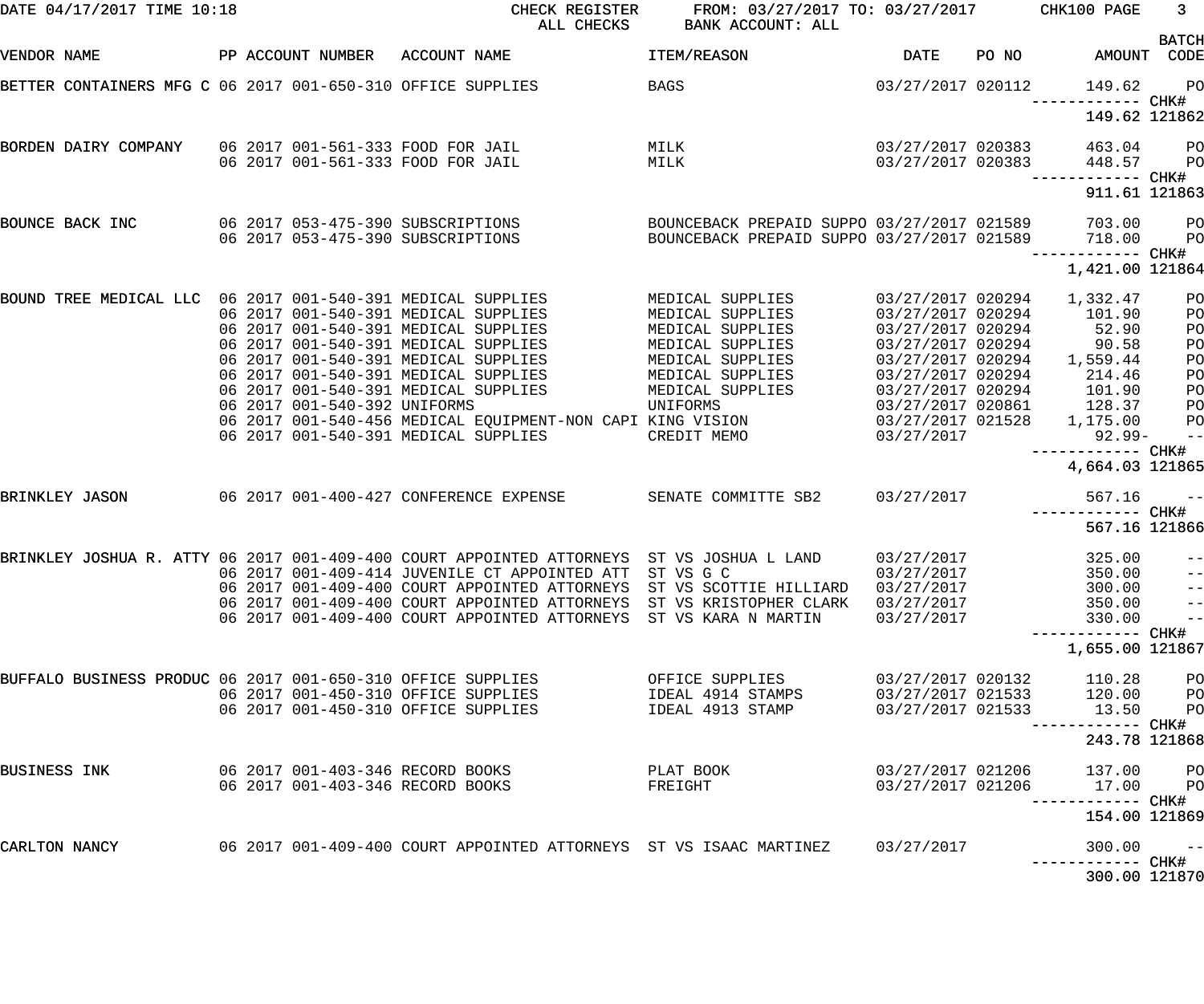| DATE 04/17/2017 TIME 10:18                                                                                              | CHECK REGISTER<br>ALL CHECKS                                                                                                                                                                                                                                                                                                                                                                                                                    | FROM: 03/27/2017 TO: 03/27/2017 CHK100 PAGE<br>BANK ACCOUNT: ALL                                                                                                                |                                                             |                                                                                                   | $4\overline{ }$                                          |
|-------------------------------------------------------------------------------------------------------------------------|-------------------------------------------------------------------------------------------------------------------------------------------------------------------------------------------------------------------------------------------------------------------------------------------------------------------------------------------------------------------------------------------------------------------------------------------------|---------------------------------------------------------------------------------------------------------------------------------------------------------------------------------|-------------------------------------------------------------|---------------------------------------------------------------------------------------------------|----------------------------------------------------------|
| VENDOR NAME                                                                                                             | PP ACCOUNT NUMBER ACCOUNT NAME                                                                                                                                                                                                                                                                                                                                                                                                                  | and the state of the DATE of the STATE of the STATE of the STATE of the STATE of the STATE of the STATE of the<br><b>ITEM/REASON</b>                                            |                                                             | PO NO AMOUNT CODE                                                                                 | <b>BATCH</b>                                             |
| CBJ TIRE & ALIGNMENT NR 06 2017 001-561-354 VEHICLE MAINTENANCE                                                         | 06 2017 012-622-303 TIRES & TIRE REPAIRS<br>06 2017 001-560-354 VEHICLE MAINTENANCE<br>06 2017 011-621-303 TIRES & TIRE REPAIRS                                                                                                                                                                                                                                                                                                                 | $03/27/2017$ 020737 15.00<br>FIX FLAT<br>$03/27/2017$ 020300<br>TIRE<br>UNIT 23 FLAT 03/27/2017 021112<br>TIRES<br>$03/27/2017$ 020214 1,824.00                                 |                                                             | 138.50<br>15.00                                                                                   | P <sub>O</sub><br>P <sub>O</sub><br>PO<br>P <sub>O</sub> |
|                                                                                                                         |                                                                                                                                                                                                                                                                                                                                                                                                                                                 |                                                                                                                                                                                 |                                                             | 1,992.50 121871                                                                                   |                                                          |
| CCD COUNSELING P.A. 07 2017 020-570-328 MENTAL HEALTH SERVICES MENTAL HEALTH SERVICES D 03/27/2017 020697 240.00        |                                                                                                                                                                                                                                                                                                                                                                                                                                                 |                                                                                                                                                                                 |                                                             | ------------ CHK#                                                                                 | <b>PO</b>                                                |
|                                                                                                                         |                                                                                                                                                                                                                                                                                                                                                                                                                                                 |                                                                                                                                                                                 |                                                             | 240.00 121872                                                                                     |                                                          |
| 06 2017 001-503-310 OFFICE SUPPLIES               WIRELESS KEYBOARD         03/27/2017 021535       84.54    PO<br>CDWG | 06 2017 013-623-499 MISCELLANEOUS                                                                                                                                                                                                                                                                                                                                                                                                               |                                                                                                                                                                                 |                                                             | ------------ CHK#                                                                                 | <b>PO</b>                                                |
|                                                                                                                         |                                                                                                                                                                                                                                                                                                                                                                                                                                                 |                                                                                                                                                                                 |                                                             | 98.63 121873                                                                                      |                                                          |
| 06 2017 012-622-300 SUPPLIES & HARDWARE YIELD AEROSOL 63/27/2017 020606<br>CHEMSEARCH                                   |                                                                                                                                                                                                                                                                                                                                                                                                                                                 |                                                                                                                                                                                 |                                                             | 340.00<br>------------ CHK#                                                                       | PO                                                       |
|                                                                                                                         |                                                                                                                                                                                                                                                                                                                                                                                                                                                 |                                                                                                                                                                                 |                                                             | 340.00 121874                                                                                     |                                                          |
| CITIBANK COMMERCIAL CAR 06 2017 001-476-495 TRIAL EXPENSE<br>06 2017 001-499-427 CONFERENCE                             | 06 2017 001-476-427 CONFERENCE EXPENSE HOTEL FOR JOHN WARREN AN 03/27/2017 021349<br>06 2017 001-560-429 TRAINING & SCHOOLS<br>06 2017 001-561-469 KITCHEN EQUIPMENT<br>06 2017 001-499-427 CONFERENCE             NEW COUNTY TAC ORIENTATI 03/27/2017 021507<br>06 2017 001-560-427 CONFERENCE EXPENSE       HOTEL TERRY GILBERT HOLI 03/27/2017 021314<br>06 2017 001-409-355 FURNITURE & FIXTURES CASTERS FOR JUDGES CHAIR 03/27/2017 021519 | HOTEL FOR CRIMES AGAINST 03/27/2017 021349<br>HOTEL FOR BILL DIXON AND 03/27/2017 021403<br>2 COMMERCIAL FRYERS 03/27/2017 021428<br>ETHICS FOR COUNTY TAX AS 03/27/2017 021507 |                                                             | 504.84<br>504.81<br>281.91<br>2,413.94<br>30.00<br>45.00<br>149.50<br>219.11<br>------------ CHK# | PO<br>PO<br>PO<br>PO<br>PO<br>PO<br>PO<br>PO             |
|                                                                                                                         |                                                                                                                                                                                                                                                                                                                                                                                                                                                 |                                                                                                                                                                                 |                                                             | 4, 149. 11 121875                                                                                 |                                                          |
| COLE MCNATT GAINESVILLE 07 2017 028-571-354 VEHICLE EXPENSES REPLACE BROKEN DASH ON 2 03/27/2017 021577 1,345.68        | 06 2017 001-560-354 VEHICLE MAINTENANCE<br>06 2017 001-560-354 VEHICLE MAINTENANCE<br>06 2017 001-560-354 VEHICLE MAINTENANCE                                                                                                                                                                                                                                                                                                                   | UNIT 4 OIL CHANGE<br>UNIT 31 OIL CHANGE<br>UNIT 30 OIL CHANGE                                                                                                                   | 03/27/2017 020184<br>03/27/2017 020184<br>03/27/2017 020184 | 59.99<br>52.13<br>52.13<br>1,509.93 121876                                                        | P <sub>O</sub><br>PО<br>PO<br>PO                         |
| COLLIN CO LAW ENFORCEME 06 2017 001-560-429 TRAINING & SCHOOLS                                                          |                                                                                                                                                                                                                                                                                                                                                                                                                                                 | TRAINING FOR SOTO                                                                                                                                                               | 03/27/2017 021363                                           | 25.00                                                                                             | P <sub>O</sub>                                           |
|                                                                                                                         |                                                                                                                                                                                                                                                                                                                                                                                                                                                 |                                                                                                                                                                                 |                                                             | ----------- CHK#<br>25.00 121877                                                                  |                                                          |
| COLLIN COUNTY GOVERNMEN 06 2017 001-570-486 PURCHASED RESIDENTIAL SER PLACEMENT LB                                      |                                                                                                                                                                                                                                                                                                                                                                                                                                                 |                                                                                                                                                                                 | 03/27/2017 020736                                           | 4,057.50 PO                                                                                       |                                                          |
|                                                                                                                         |                                                                                                                                                                                                                                                                                                                                                                                                                                                 |                                                                                                                                                                                 |                                                             | ----------- CHK#<br>4,057.50 121878                                                               |                                                          |
| COMER DERRELL ATTORNEY 06 2017 001-409-400 COURT APPOINTED ATTORNEYS ST VS WALTER A FOSTER                              |                                                                                                                                                                                                                                                                                                                                                                                                                                                 |                                                                                                                                                                                 | 03/27/2017                                                  | 1,100.00                                                                                          | $\sim$ $ -$                                              |
|                                                                                                                         |                                                                                                                                                                                                                                                                                                                                                                                                                                                 |                                                                                                                                                                                 |                                                             | 1,100.00 121879                                                                                   |                                                          |
| COMMUNITY LUMBER CO                                                                                                     | 06 2017 014-624-300 SUPPLIES & HARDWARE<br>06 2017 013-623-300 SUPPLIES & HARDWARE<br>06 2017 013-623-300 SUPPLIES & HARDWARE                                                                                                                                                                                                                                                                                                                   | HEX BOLT, HEX NUT, WASHE 03/27/2017 020337<br>GLOVES<br>SUPPLIES                                                                                                                | 03/27/2017 020449<br>03/27/2017 020449                      | 27.57<br>11.94<br>86.74                                                                           | PO<br>PO<br>PO                                           |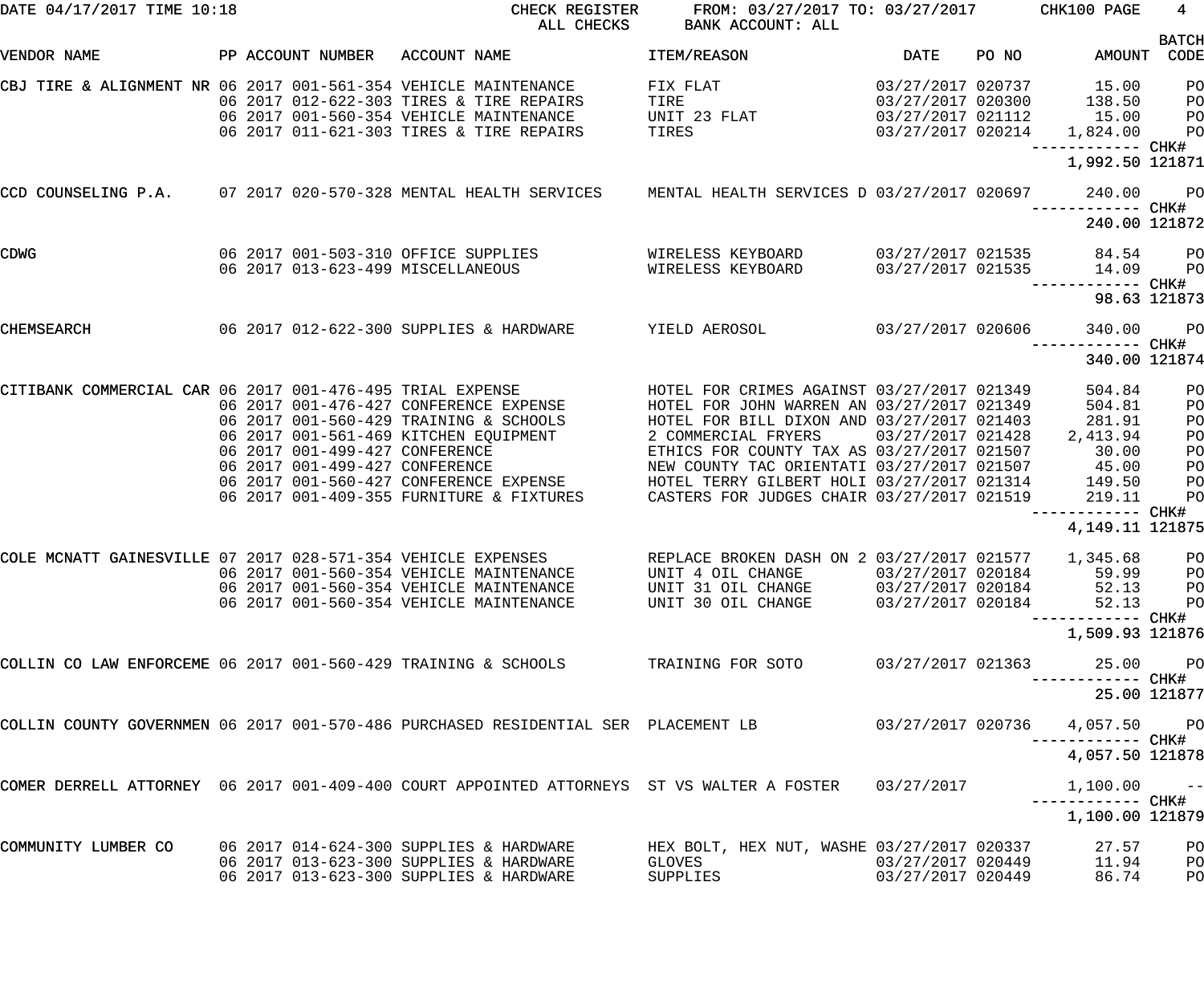| DATE 04/17/2017 TIME 10:18                                        |                            | CHECK REGISTER<br>ALL CHECKS                                                                                       | FROM: 03/27/2017 TO: 03/27/2017 CHK100 PAGE<br>BANK ACCOUNT: ALL |                   |       |                                   | $5 -$                |
|-------------------------------------------------------------------|----------------------------|--------------------------------------------------------------------------------------------------------------------|------------------------------------------------------------------|-------------------|-------|-----------------------------------|----------------------|
| VENDOR NAME                                                       | PP ACCOUNT NUMBER          | ACCOUNT NAME                                                                                                       | ITEM/REASON                                                      | <b>DATE</b>       | PO NO | AMOUNT                            | <b>BATCH</b><br>CODE |
|                                                                   |                            |                                                                                                                    |                                                                  |                   |       |                                   |                      |
|                                                                   |                            | 06 2017 013-623-300 SUPPLIES & HARDWARE                                                                            | SUPPLIES                                                         | 03/27/2017 020449 |       | 59.97                             | PO                   |
|                                                                   |                            | 06 2017 013-623-300 SUPPLIES & HARDWARE                                                                            | CLEANER                                                          | 03/27/2017 020449 |       | 9.00                              | PO                   |
|                                                                   |                            | 06 2017 013-623-300 SUPPLIES & HARDWARE                                                                            | CONDUIT                                                          | 03/27/2017 020449 |       | 4.95                              | PO                   |
|                                                                   |                            |                                                                                                                    |                                                                  |                   |       | 200.17 121880                     |                      |
| CONCORD MEDICAL GROUP O 06 2017 001-561-391 PRISONER MEDICAL CARE |                            |                                                                                                                    | PASCHEN ACCT# 0064677169 03/27/2017 021666                       |                   |       | 171.54                            | $P$ O                |
|                                                                   |                            |                                                                                                                    |                                                                  |                   |       | 171.54 121881                     |                      |
| COOKE CO HERITAGE SOCIE 06 2017 001-645-487 HERITAGE SOCIETY      |                            |                                                                                                                    | FY17                                                             |                   |       | 03/27/2017 020562 11,000.00       | <b>PO</b>            |
|                                                                   |                            |                                                                                                                    |                                                                  |                   |       | 11,000.00 121882                  |                      |
| COOKE CO SHERIFF DEPT 06 2017 057-476-494 LOCAL AGENCIES          |                            |                                                                                                                    | LEON JEFFERSON MACE II                                           | 03/27/2017        |       | 1,500.00                          | البراسي المراد       |
|                                                                   |                            |                                                                                                                    |                                                                  |                   |       | 1,500.00 121883                   |                      |
| COOKE CO TAX A/C                                                  |                            | 06 2017 001-540-354 VEHICLE MAINTENANCE                                                                            | INSPECTION 2013 DODGE 56 03/27/2017 021596                       |                   |       | 7.50                              | PO                   |
|                                                                   |                            | 06 2017 013-623-354 MACHINERY REPAIRS                                                                              | 83 MACK 5576                                                     | 03/27/2017 021621 |       | 7.50                              | PO                   |
|                                                                   |                            | 06 2017 013-623-354 MACHINERY REPAIRS                                                                              | 75 FORD F602 3531                                                | 03/27/2017 021621 |       | 7.50                              | PO                   |
|                                                                   |                            | 06 2017 001-554-354 VEHICLE MAINTENANCE                                                                            | INSPECTION 2001 FORD EXP 03/27/2017 021663                       |                   |       | 7.50                              | PO                   |
|                                                                   |                            | 06 2017 013-623-354 MACHINERY REPAIRS                                                                              | 08 FORD 58754                                                    | 03/27/2017 021657 |       | 7.50                              | PO                   |
|                                                                   |                            | 06 2017 013-623-354 MACHINERY REPAIRS                                                                              | 94 CHEVY 49421                                                   | 03/27/2017 021657 |       | 7.50                              | PO                   |
|                                                                   |                            |                                                                                                                    |                                                                  |                   |       | ------ CHK#                       | 45.00 121884         |
|                                                                   |                            |                                                                                                                    |                                                                  |                   |       |                                   |                      |
| COOKE COUNTY CRUSHED ST 06 2017 014-624-302 GRAVEL                |                            |                                                                                                                    | GRADE 2 BASE                                                     | 03/27/2017 020325 |       | 1,669.92                          | PO                   |
|                                                                   | 06 2017 012-622-302 GRAVEL |                                                                                                                    | GRADE 2 BASE                                                     | 03/27/2017 021309 |       | 4,110.72                          | PO                   |
|                                                                   | 06 2017 013-623-302 GRAVEL |                                                                                                                    | 5" MINUS                                                         | 03/27/2017 020434 |       | 1,857.37                          | PO                   |
|                                                                   | 06 2017 013-623-302 GRAVEL |                                                                                                                    | <b>GRADE 2 BASE</b>                                              | 03/27/2017 020434 |       | 2,683.56                          | PO                   |
|                                                                   | 06 2017 013-623-302 GRAVEL |                                                                                                                    | 5" MINUS                                                         | 03/27/2017 020434 |       | 531.98                            | PO                   |
|                                                                   |                            |                                                                                                                    |                                                                  |                   |       | 10,853.55 121885                  |                      |
|                                                                   |                            | COOKE COUNTY DISTRICT A 06 2017 057-476-499 DISTRICT ATTY. PORTION SARA N SMITH                                    |                                                                  | 03/27/2017        |       | $780.90 - -$                      |                      |
|                                                                   |                            |                                                                                                                    |                                                                  |                   |       |                                   |                      |
|                                                                   |                            |                                                                                                                    |                                                                  |                   |       | 780.90 121886                     |                      |
| COOKE COUNTY MEDIATION 06 2017 001-409-495 TRIAL EXPENSE          |                            |                                                                                                                    | ITIO D M P                                                       | 03/27/2017        |       | $300.00 - -$<br>------------ CHK# |                      |
|                                                                   |                            |                                                                                                                    |                                                                  |                   |       | 300.00 121887                     |                      |
|                                                                   |                            | COOPERS COPIES & PRINTI 06 2017 001-560-354 VEHICLE MAINTENANCE         DRIVER'S SIDE STRIPE UNI 03/27/2017 021586 |                                                                  |                   |       | 225.00 PO                         |                      |
|                                                                   |                            |                                                                                                                    |                                                                  |                   |       | 225.00 121888                     |                      |
| CORDANT LABORATORY SOLU 07 2017 028-571-346 DRUG TESTING          |                            |                                                                                                                    | DRUG TESTING                                                     | 03/27/2017 019839 |       | 33.00 PO                          |                      |
|                                                                   |                            |                                                                                                                    |                                                                  |                   |       |                                   | 33.00 121889         |
| CREDIT SYSTEMS INTERNAT 06 2017 001-540-496 COLLECTION EXPENSE    |                            |                                                                                                                    | FEB 2017                                                         | 03/27/2017 020290 |       | 189.00 PO                         |                      |
|                                                                   |                            |                                                                                                                    |                                                                  |                   |       | 189.00 121890                     |                      |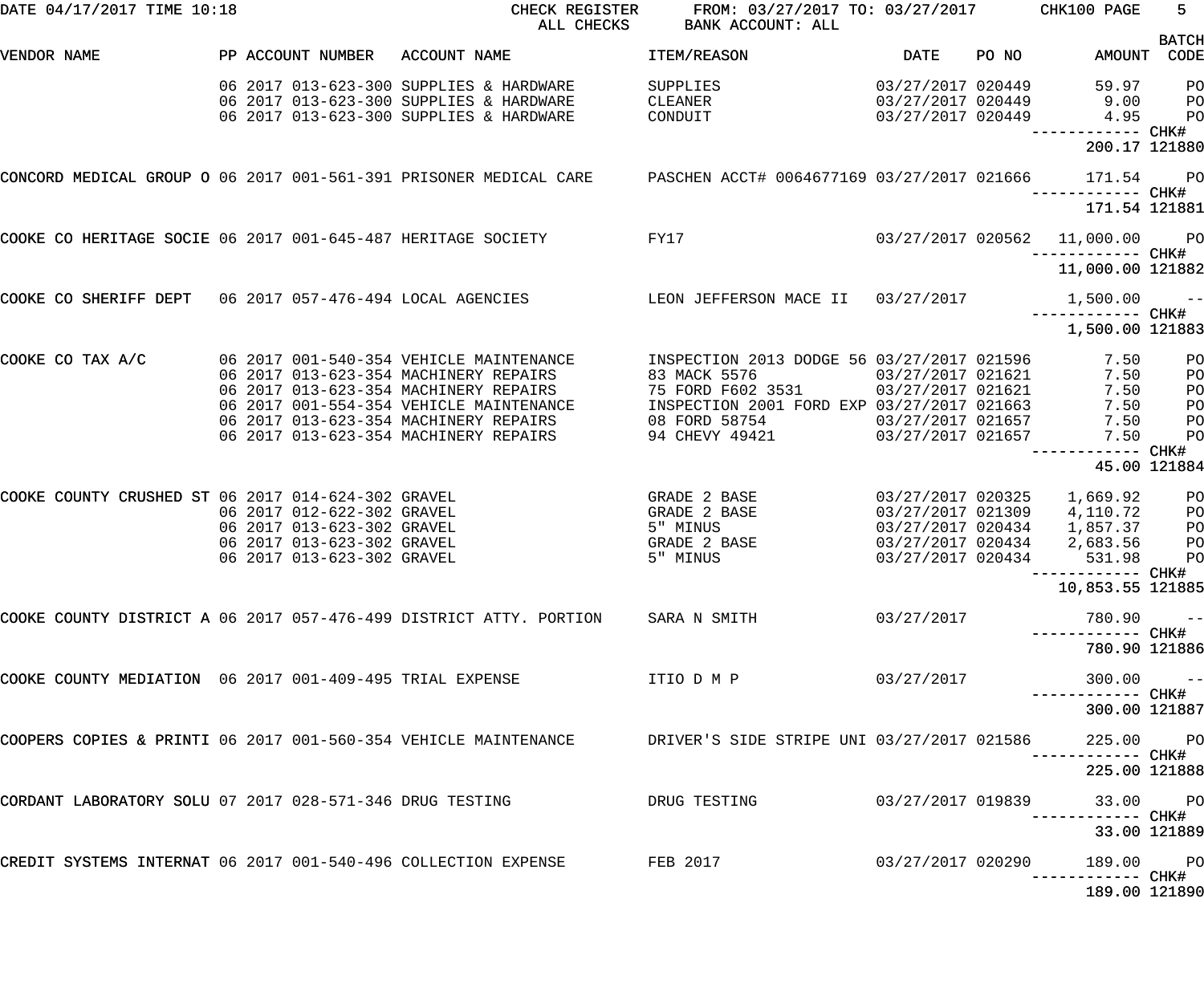| DATE 04/17/2017 TIME 10:18                                       |  | CHECK REGISTER<br>ALL CHECKS                                                                                                                                                                                                                                                                                                                                                                                                                                                            | FROM: 03/27/2017 TO: 03/27/2017 CHK100 PAGE<br>BANK ACCOUNT: ALL                         |                                                             |       |                                                                                                                | 6<br><b>BATCH</b>                                  |
|------------------------------------------------------------------|--|-----------------------------------------------------------------------------------------------------------------------------------------------------------------------------------------------------------------------------------------------------------------------------------------------------------------------------------------------------------------------------------------------------------------------------------------------------------------------------------------|------------------------------------------------------------------------------------------|-------------------------------------------------------------|-------|----------------------------------------------------------------------------------------------------------------|----------------------------------------------------|
| VENDOR NAME                                                      |  | PP ACCOUNT NUMBER ACCOUNT NAME                                                                                                                                                                                                                                                                                                                                                                                                                                                          | ITEM/REASON                                                                              | DATE                                                        | PO NO | AMOUNT CODE                                                                                                    |                                                    |
| CTRMA PROCESSING                                                 |  | 06 2017 014-624-499 MISCELLANEOUS                                                                                                                                                                                                                                                                                                                                                                                                                                                       | TOLL S                                                                                   | 03/27/2017 021651                                           |       | 5.10 PO<br>------------ CHK#                                                                                   |                                                    |
|                                                                  |  |                                                                                                                                                                                                                                                                                                                                                                                                                                                                                         |                                                                                          |                                                             |       |                                                                                                                | 5.10 121891                                        |
| CULPEPPER PLUMBING & A/ 06 2017 001-510-450 BUILDING MAINTENANCE |  |                                                                                                                                                                                                                                                                                                                                                                                                                                                                                         | REPLACED SWITCH AT ANNEX 03/27/2017 020494 173.73                                        |                                                             |       | ------------ CHK#<br>173.73 121892                                                                             | <b>PO</b>                                          |
| DALLAS CO MEDICAL EXAMI 06 2017 001-409-418 AUTOPSY EXPENSE      |  | 06 2017 001-409-418 AUTOPSY EXPENSE                                                                                                                                                                                                                                                                                                                                                                                                                                                     | TYLER FOSTER<br>TONY PARTNEY                                                             |                                                             |       | 03/27/2017 020360  2,050.00  PO<br>03/27/2017 020360  2,050.00  PO                                             |                                                    |
|                                                                  |  |                                                                                                                                                                                                                                                                                                                                                                                                                                                                                         |                                                                                          |                                                             |       | 4,100.00 121893                                                                                                |                                                    |
| DELL MARKETING LP                                                |  | 06 2017 012-622-452 COMPUTER EXPENSE<br>06 2017 012-622-452 COMPUTER EXPENSE                                                                                                                                                                                                                                                                                                                                                                                                            | EXTERNAL DVD DRIVE<br>INSPIRON 15 LAPTOP                                                 | 03/27/2017 021422                                           |       | 03/27/2017 021422 46.79 PO<br>682.47<br>------------ CHK#                                                      | <b>PO</b>                                          |
|                                                                  |  |                                                                                                                                                                                                                                                                                                                                                                                                                                                                                         |                                                                                          |                                                             |       | 729.26 121894                                                                                                  |                                                    |
| DENCO AREA 911 DISTRICT 06 2017 001-560-429 TRAINING & SCHOOLS   |  |                                                                                                                                                                                                                                                                                                                                                                                                                                                                                         | TRAINING FOR DILDAY                                                                      |                                                             |       | 03/27/2017 021583 90.00 PO                                                                                     |                                                    |
|                                                                  |  |                                                                                                                                                                                                                                                                                                                                                                                                                                                                                         |                                                                                          |                                                             |       | 90.00 121895                                                                                                   |                                                    |
| DIAMOND DRUGS INC                                                |  | 06 2017 001-561-391 PRISONER MEDICAL CARE                                                                                                                                                                                                                                                                                                                                                                                                                                               | FEB 2017 INMATE RX'S                                                                     |                                                             |       | 03/27/2017 020615 1,454.79 PO                                                                                  |                                                    |
|                                                                  |  |                                                                                                                                                                                                                                                                                                                                                                                                                                                                                         |                                                                                          |                                                             |       | 1,454.79 121896                                                                                                |                                                    |
| DIXON BILL                                                       |  | 06 2017 001-560-429 TRAINING & SCHOOLS                                                                                                                                                                                                                                                                                                                                                                                                                                                  | LESS LETHAL MUNITIONS                                                                    | 03/27/2017                                                  |       | $80.00 - -$                                                                                                    |                                                    |
|                                                                  |  |                                                                                                                                                                                                                                                                                                                                                                                                                                                                                         |                                                                                          |                                                             |       | 80.00 121897                                                                                                   |                                                    |
| DUNN MITCHELL H MD                                               |  | 06 2017 001-409-495 TRIAL EXPENSE                                                                                                                                                                                                                                                                                                                                                                                                                                                       | ERIK K MONTGOMERY                                                                        | 03/27/2017                                                  |       | $1,320.00$ --                                                                                                  |                                                    |
|                                                                  |  |                                                                                                                                                                                                                                                                                                                                                                                                                                                                                         |                                                                                          |                                                             |       | 1,320.00 121898                                                                                                |                                                    |
| DUSTIN OFFICE SUPPLY                                             |  | 06 2017 001-401-310 OFFICE SUPPLIES<br>06 2017 001-476-310 OFFICE SUPPLIES                                                                                                                                                                                                                                                                                                                                                                                                              | COLOR COPIES 605 X 0.045 03/27/2017 021597<br>COLOR COPY OVERAGE 179@. 03/27/2017 021613 |                                                             |       | 27.53<br>8.14                                                                                                  | P <sub>O</sub><br>PO                               |
|                                                                  |  |                                                                                                                                                                                                                                                                                                                                                                                                                                                                                         |                                                                                          |                                                             |       |                                                                                                                | 35.67 121899                                       |
| ELECTRO ACOUSTICS & VID 06 2017 001-475-310 OFFICE SUPPLIES      |  | 06   2017  033-426-457   MACHINERY & EQUIPMENT-NON   INSTALLATION/TESTING<br>06 2017 033-426-457 MACHINERY & EQUIPMENT-NON CONTROLLER PROGRAMMING 03/27/2017 021443<br>06 2017 033-426-457 MACHINERY & EQUIPMENT-NON HARDWARE/CABLING<br>06 2017 033-426-457 MACHINERY & EQUIPMENT-NON SHARP COMMERCIAL 70" DIS 03/27/2017 021443<br>06 2017 033-426-457 MACHINERY & EQUIPMENT-NON HEAVY-DUTY MOVABLE MOUNT 03/27/2017 021443<br>06 2017 033-426-457 MACHINERY & EQUIPMENT-NON SHIPPING | TV INSTALLATION/WALL MOU 03/27/2017 021676                                               | 03/27/2017 021443<br>03/27/2017 021443<br>03/27/2017 021443 |       | 336.00<br>1,309.00<br>125.00<br>108.00<br>2,415.15<br>677.16<br>200.00<br>------------ CHK#<br>5,170.31 121900 | PO<br>PO<br>PO<br>PO<br>P <sub>O</sub><br>PO<br>PO |
| EMERGICON LLC                                                    |  | 06 2017 001-540-496 COLLECTION EXPENSE                                                                                                                                                                                                                                                                                                                                                                                                                                                  | COLLECTIONS FEB                                                                          | 03/27/2017 020286                                           |       | 8,634.01                                                                                                       | $P$ O                                              |
|                                                                  |  |                                                                                                                                                                                                                                                                                                                                                                                                                                                                                         |                                                                                          |                                                             |       | 8,634.01 121901                                                                                                |                                                    |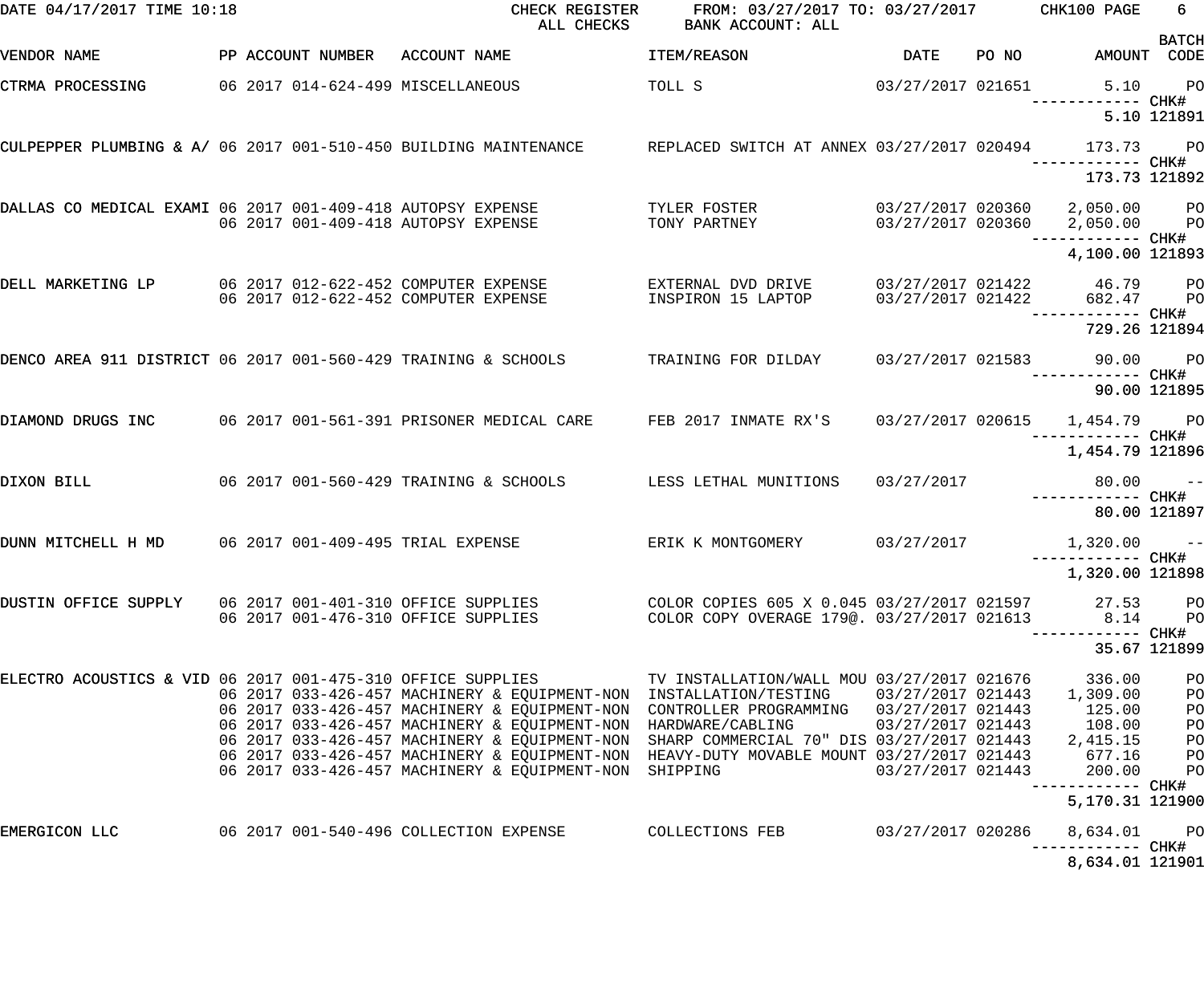| DATE 04/17/2017 TIME 10:18                               |                                | CHECK REGISTER<br>ALL CHECKS                                                         | FROM: 03/27/2017 TO: 03/27/2017 CHK100 PAGE<br>BANK ACCOUNT: ALL                                                    |                   |       |                                      | $7 -$                |
|----------------------------------------------------------|--------------------------------|--------------------------------------------------------------------------------------|---------------------------------------------------------------------------------------------------------------------|-------------------|-------|--------------------------------------|----------------------|
| VENDOR NAME                                              | PP ACCOUNT NUMBER              | ACCOUNT NAME                                                                         | ITEM/REASON                                                                                                         | DATE              | PO NO | AMOUNT                               | <b>BATCH</b><br>CODE |
| <b>EVIDENT</b>                                           |                                | 06 2017 001-560-493 INVESTIGATION EXPENSE                                            | SYRINGES                                                                                                            | 03/27/2017 021516 |       | 61.20                                | PO                   |
|                                                          |                                | 06 2017 001-560-493 INVESTIGATION EXPENSE                                            | BOTTLES                                                                                                             | 03/27/2017 021516 |       | 28.00                                | PO                   |
|                                                          |                                | 06 2017 001-560-493 INVESTIGATION EXPENSE                                            | BOTTLES                                                                                                             | 03/27/2017 021516 |       | 19.00                                | PO                   |
|                                                          |                                | 06 2017 001-560-493 INVESTIGATION EXPENSE                                            | BOTTLES                                                                                                             | 03/27/2017 021516 |       | 21.00                                | PO                   |
|                                                          |                                | 06 2017 001-560-493 INVESTIGATION EXPENSE                                            | SHIPPING                                                                                                            | 03/27/2017 021516 |       | 44.06                                |                      |
|                                                          |                                |                                                                                      |                                                                                                                     |                   |       |                                      | PO                   |
|                                                          |                                |                                                                                      |                                                                                                                     |                   |       | ------------ CHK#<br>173.26 121902   |                      |
| EXXONMOBIL UNIVERSIAL F 06 2017 011-621-330 FUEL & OIL   |                                |                                                                                      | FUEL FEB 2017                                                                                                       | 03/27/2017 020081 |       | 57.15                                | PO                   |
|                                                          | 06 2017 013-623-330 FUEL & OIL |                                                                                      | FUEL FEB 2017                                                                                                       | 03/27/2017 021274 |       | 36.73                                | PO                   |
|                                                          | 06 2017 014-624-330 FUEL & OIL |                                                                                      | FUEL FEB 2017                                                                                                       | 03/27/2017 021473 |       | 48.56                                | PO                   |
|                                                          | 06 2017 001-540-330 FUEL       |                                                                                      | FUEL FEB 2017                                                                                                       | 03/27/2017 020284 |       | 64.93                                | PO                   |
|                                                          | 06 2017 001-560-330 FUEL       |                                                                                      | FUEL FEB 2017                                                                                                       | 03/27/2017 020216 |       | 549.11                               | PO                   |
|                                                          | 06 2017 001-540-330 FUEL       |                                                                                      | REBATE & TAX EXEMPT                                                                                                 | 03/27/2017        |       | $7.69-$                              | $\qquad \qquad -$    |
|                                                          | 06 2017 001-560-330 FUEL       |                                                                                      | REBATE & TAX EXEMPT                                                                                                 | 03/27/2017        |       | $48.25 -$                            | $-\, -$              |
|                                                          | 06 2017 011-621-330 FUEL & OIL |                                                                                      | REBATE & TAX EXEMPT                                                                                                 | 03/27/2017        |       | $5.59-$                              | $-\, -$              |
|                                                          | 06 2017 013-623-330 FUEL & OIL |                                                                                      | REBATE 7 TAX EXEMPT                                                                                                 | 03/27/2017        |       | $3.93-$                              |                      |
|                                                          | 06 2017 014-624-330 FUEL & OIL |                                                                                      |                                                                                                                     |                   |       |                                      | $-\, -$              |
|                                                          |                                |                                                                                      | REBATE & TAX EXEMPT                                                                                                 | 03/27/2017        |       | $5.25-$                              | $\qquad \qquad -$    |
|                                                          | 06 2017 001-554-330 FUEL       |                                                                                      | FUEL FEB 2017                                                                                                       | 03/27/2017 020460 |       | 68.00                                | PO                   |
|                                                          |                                |                                                                                      |                                                                                                                     |                   |       | ------------ CHK#<br>753.77 121903   |                      |
|                                                          |                                |                                                                                      | FAMILY DENTAL CARE OF G 06 2017 001-561-391 PRISONER MEDICAL CARE FEB 2017 INMATE DENTAL 03/27/2017 020594 1,194.00 |                   |       |                                      | <b>PO</b>            |
|                                                          |                                |                                                                                      |                                                                                                                     |                   |       | ------------ CHK#<br>1,194.00 121904 |                      |
| FARMER BROTHERS COFFEE 06 2017 001-561-333 FOOD FOR JAIL |                                | <b>COFFEE</b>                                                                        |                                                                                                                     | 03/27/2017 020381 |       | 422.60                               | PO <sub>1</sub>      |
|                                                          |                                |                                                                                      |                                                                                                                     |                   |       |                                      |                      |
|                                                          |                                |                                                                                      |                                                                                                                     |                   |       | 422.60 121905                        |                      |
| FASTENAL COMPANY                                         |                                | 06 2017 001-510-450 BUILDING MAINTENANCE                                             | TORX BIT                                                                                                            | 03/27/2017 020500 |       | 7.38                                 | P <sub>O</sub>       |
|                                                          |                                | 06 2017 011-621-300 SUPPLIES & HARDWARE                                              | $WD-40$                                                                                                             | 03/27/2017 020080 |       | 9.42                                 | PO                   |
|                                                          |                                | 06 2017 012-622-300 SUPPLIES & HARDWARE                                              | SUPPLIES                                                                                                            | 03/27/2017 020297 |       | 175.99 PO                            |                      |
|                                                          |                                |                                                                                      |                                                                                                                     |                   |       | --------- CHK#                       |                      |
|                                                          |                                |                                                                                      |                                                                                                                     |                   |       | 192.79 121906                        |                      |
| FEDERAL EXPRESS                                          | 06 2017 001-540-311 POSTAGE    |                                                                                      | SHIPPING                                                                                                            | 03/27/2017 020282 |       | 19.54                                | $P$ O                |
|                                                          |                                |                                                                                      |                                                                                                                     |                   |       | --------- CHK#                       |                      |
|                                                          |                                |                                                                                      |                                                                                                                     |                   |       | 19.54 121907                         |                      |
| FILEX SYSTEMS INC                                        |                                | 06 2017 001-427-310 OFFICE SUPPLIES                                                  | CRIMINAL RED FOLDERS                                                                                                |                   |       | 03/27/2017 021588 1,386.00           | P <sub>O</sub>       |
|                                                          |                                | 06 2017 001-427-310 OFFICE SUPPLIES                                                  | PROBATE FOLDERS (BLUE)                                                                                              |                   |       | 03/27/2017 021588 254.00             | P <sub>O</sub>       |
|                                                          |                                | 06 2017 001-427-310 OFFICE SUPPLIES                                                  | SHIPPING COST                                                                                                       | 03/27/2017 021588 |       | 273.00                               | PO                   |
|                                                          |                                |                                                                                      |                                                                                                                     |                   |       | ----------- CHK#<br>1,913.00 121908  |                      |
|                                                          |                                |                                                                                      |                                                                                                                     |                   |       |                                      |                      |
|                                                          |                                | FIRST HOSPITAL LABORATO 06 2017 014-624-490 PHYSICALS & CDL TESTING DOT DRUG SCREENS |                                                                                                                     | 03/27/2017 021424 |       | 88.58<br>--------- CHK#              | P <sub>O</sub>       |
|                                                          |                                |                                                                                      |                                                                                                                     |                   |       |                                      | 88.58 121909         |
| FOSTER VICKI LINN                                        |                                | 06 2017 001-409-400 COURT APPOINTED ATTORNEYS ST VS JAMES W BOWEN                    |                                                                                                                     | 03/27/2017        |       | 1,131.00                             | $ -$                 |
|                                                          |                                | 06 2017 001-409-400 COURT APPOINTED ATTORNEYS                                        | ST VS MARK A SOWELL                                                                                                 | 03/27/2017        |       | 290.00                               | $\qquad \qquad -$    |
|                                                          |                                | 06 2017 001-409-400 COURT APPOINTED ATTORNEYS                                        | ST VS CYNDA K ADAMS                                                                                                 | 03/27/2017        |       | 450.00                               | $- -$                |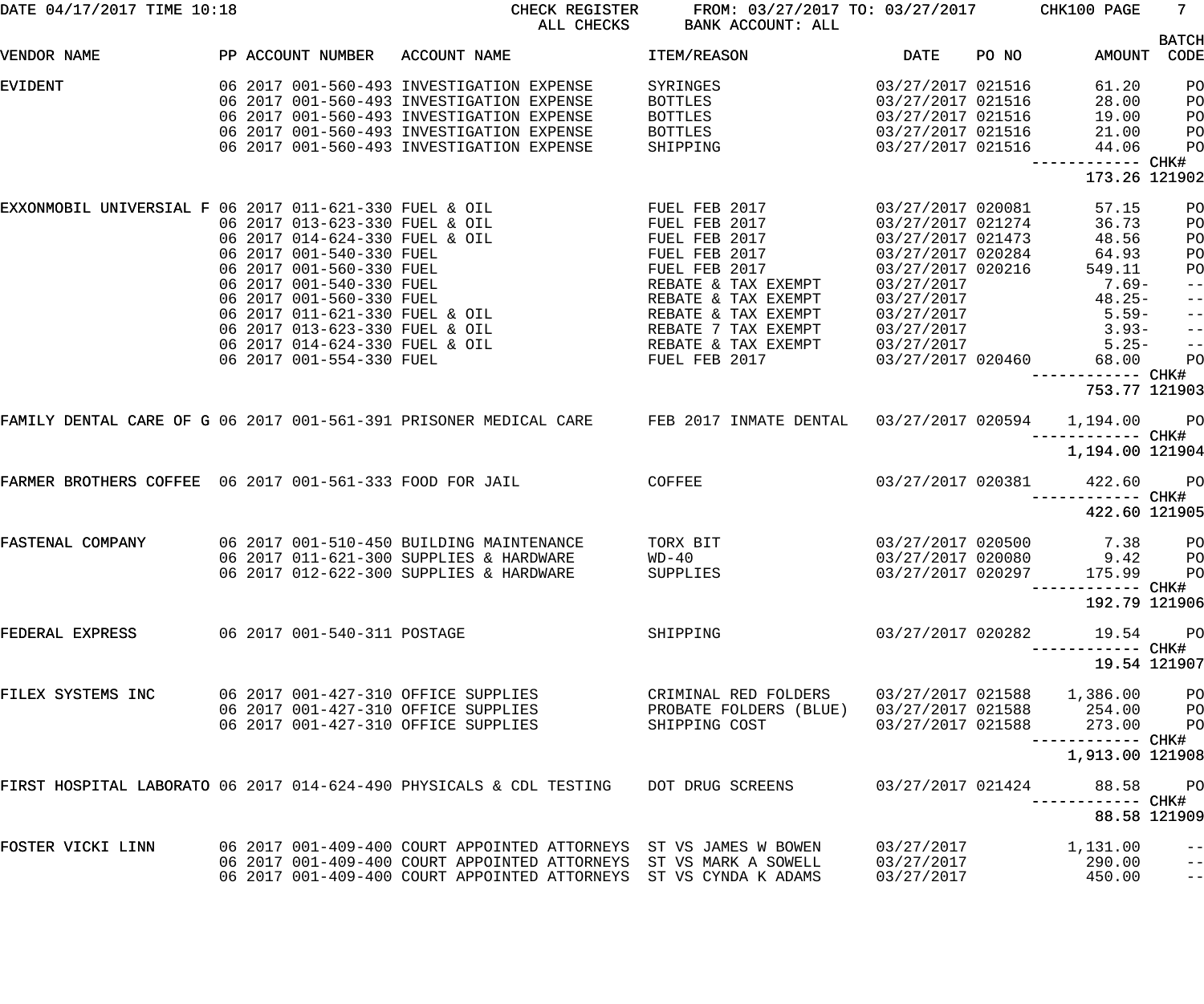| DATE 04/17/2017 TIME 10:18                                      |                                          | ALL CHECKS                                                                                                          | CHECK REGISTER FROM: 03/27/2017 TO: 03/27/2017 CHK100 PAGE<br>BANK ACCOUNT: ALL                                                                                                     |                                        |                                                 | 8 <sup>1</sup>       |
|-----------------------------------------------------------------|------------------------------------------|---------------------------------------------------------------------------------------------------------------------|-------------------------------------------------------------------------------------------------------------------------------------------------------------------------------------|----------------------------------------|-------------------------------------------------|----------------------|
| VENDOR NAME                                                     | PP ACCOUNT NUMBER ACCOUNT NAME           |                                                                                                                     | <b>ITEM/REASON</b>                                                                                                                                                                  | <b>DATE</b>                            | PO NO AMOUNT CODE                               | <b>BATCH</b>         |
|                                                                 |                                          |                                                                                                                     |                                                                                                                                                                                     |                                        | ------------ CHK#<br>1,871.00 121910            |                      |
|                                                                 |                                          | 06 2017 001-409-413 PROFESSIONAL SERVICES                                                                           | FREESE AND NICHOLS INC 06 2017 001-409-413 PROFESSIONAL SERVICES THOROUGHFARE PLAN THROUG 03/27/2017 017679 10,524.53 PO<br>FEB 2017 LAKE PLANNING  03/27/2017 017679  7,589.31  PO |                                        |                                                 |                      |
|                                                                 |                                          |                                                                                                                     |                                                                                                                                                                                     |                                        | 18, 113.84 121911                               |                      |
| FUTURE SIGNS                                                    | 06 2017 001-510-450 BUILDING MAINTENANCE |                                                                                                                     | JUSTICE OF THE PEACE SIG 03/27/2017 020621 110.00                                                                                                                                   |                                        |                                                 | <b>PO</b>            |
|                                                                 |                                          |                                                                                                                     |                                                                                                                                                                                     |                                        | 110.00 121912                                   |                      |
| G E CONSUMER FINANCE 06 2017 001-409-499 MISCELLANEOUS          |                                          | <b>EXAMPLE PEES</b>                                                                                                 |                                                                                                                                                                                     | 03/27/2017                             | $1.78$ ------------ CHK#                        |                      |
|                                                                 |                                          |                                                                                                                     |                                                                                                                                                                                     |                                        |                                                 | 1.78 121913          |
| GAINESVILLE AUTO PARTS 06 2017 001-510-450 BUILDING MAINTENANCE |                                          |                                                                                                                     | <b>BELT</b>                                                                                                                                                                         |                                        | 03/27/2017 020498 26.78 PO<br>------------ CHK# |                      |
|                                                                 |                                          |                                                                                                                     |                                                                                                                                                                                     |                                        |                                                 | 26.78 121914         |
| GAINESVILLE POLICE DEPT 06 2017 057-476-494 LOCAL AGENCIES      |                                          |                                                                                                                     | SARAH N SMITH                                                                                                                                                                       | 03/27/2017                             | $1,822.10$ --                                   |                      |
|                                                                 |                                          |                                                                                                                     |                                                                                                                                                                                     |                                        | 1,822.10 121915                                 |                      |
| GAINESVILLE PRINTING CO 06 2017 001-499-310 OFFICE SUPPLIES     |                                          | 06 2017 001-403-310 OFFICE SUPPLIES                                                                                 | 8 BOOKS FOR OCCUPATION T 03/27/2017 021652 182.65 PO<br>2000 WINDOW ENVELOPES  03/27/2017  021637  109.55  PO                                                                       |                                        |                                                 |                      |
|                                                                 | 06 2017 001-403-310 OFFICE SUPPLIES      |                                                                                                                     | 4000 REG. ENVELOPES 03/27/2017 021637                                                                                                                                               |                                        | 166.55                                          | P <sub>O</sub>       |
|                                                                 |                                          |                                                                                                                     |                                                                                                                                                                                     |                                        | 458.75 121916                                   |                      |
| GALLS LLC                                                       |                                          | 06 2017 001-560-392 UNIFORMS -EMPLOYEES & PRI SHIPPING<br>06 2017 001-560-392 UNIFORMS -EMPLOYEES & PRI SAFETY VEST | 06 2017 001-560-392 UNIFORMS -EMPLOYEES & PRI NAME TAG                     03/27/2017 021444       9.20                                                                             | 03/27/2017 021444<br>03/27/2017 021520 | 10.95<br>180.32                                 | P <sub>O</sub><br>PO |
|                                                                 |                                          | 06 2017 001-561-392 UNIFORMS - EMPLOYEES & PR SHIPPING                                                              |                                                                                                                                                                                     | 03/27/2017 021520                      | 8.81                                            | PO<br>PO             |
|                                                                 |                                          | 06 2017 001-560-392 UNIFORMS -EMPLOYEES & PRI SHIPPING<br>06 2017 001-560-392 UNIFORMS -EMPLOYEES & PRI SHIRTS      |                                                                                                                                                                                     | 03/27/2017 021520<br>03/27/2017 021520 | 89.47<br>523.90                                 | PO<br>PO             |
|                                                                 |                                          | 06 2017 001-560-392 UNIFORMS -EMPLOYEES & PRI TIES                                                                  |                                                                                                                                                                                     | 03/27/2017 021520                      | 36.96                                           | PO                   |
|                                                                 | 06 2017 001-560-392 UNIFORMS             | -EMPLOYEES & PRI PANTS                                                                                              |                                                                                                                                                                                     | 03/27/2017 021520                      | 40.30                                           | PO                   |
|                                                                 | 06 2017 001-560-392 UNIFORMS             | -EMPLOYEES & PRI PANTS                                                                                              |                                                                                                                                                                                     | 03/27/2017 021520                      | 217.80                                          | PO                   |
|                                                                 | 06 2017 001-560-392 UNIFORMS             | -EMPLOYEES & PRI PANTS                                                                                              |                                                                                                                                                                                     | 03/27/2017 021520                      | 166.80                                          | PO                   |
|                                                                 |                                          | 06 2017 001-560-392 UNIFORMS -EMPLOYEES & PRI SHIRTS                                                                |                                                                                                                                                                                     | 03/27/2017 021520                      | 310.80                                          | PO                   |
|                                                                 |                                          | 06 2017 001-560-392 UNIFORMS -EMPLOYEES & PRI SHIRTS                                                                |                                                                                                                                                                                     | 03/27/2017 021520                      | 107.48                                          | PO                   |
|                                                                 |                                          | 06 2017 001-560-392 UNIFORMS -EMPLOYEES & PRI VEST CARRIERS                                                         |                                                                                                                                                                                     | 03/27/2017 021520                      | 311.96                                          | PO                   |
|                                                                 | 06 2017 001-581-392 UNIFORMS             |                                                                                                                     | PANTS                                                                                                                                                                               | 03/27/2017 021520                      | 108.90                                          | PO                   |
|                                                                 |                                          |                                                                                                                     |                                                                                                                                                                                     |                                        | ------------<br>2, 123.65 121917                | CHK#                 |
| GEO MED WASTE OF TEXAS 06 2017 001-540-391 MEDICAL SUPPLIES     |                                          |                                                                                                                     | MED WASTE DISPOSAL                                                                                                                                                                  | 03/27/2017 020276                      | 47.45                                           | PО                   |
|                                                                 |                                          |                                                                                                                     |                                                                                                                                                                                     |                                        | ------------                                    | CHK#<br>47.45 121918 |
| GILBERT TERRY                                                   | 06 2017 001-560-429 TRAINING & SCHOOLS   |                                                                                                                     | SHERIFF ASSICIATION                                                                                                                                                                 | 03/27/2017                             | 50.00                                           | $- -$                |
|                                                                 |                                          |                                                                                                                     |                                                                                                                                                                                     |                                        |                                                 | 50.00 121919         |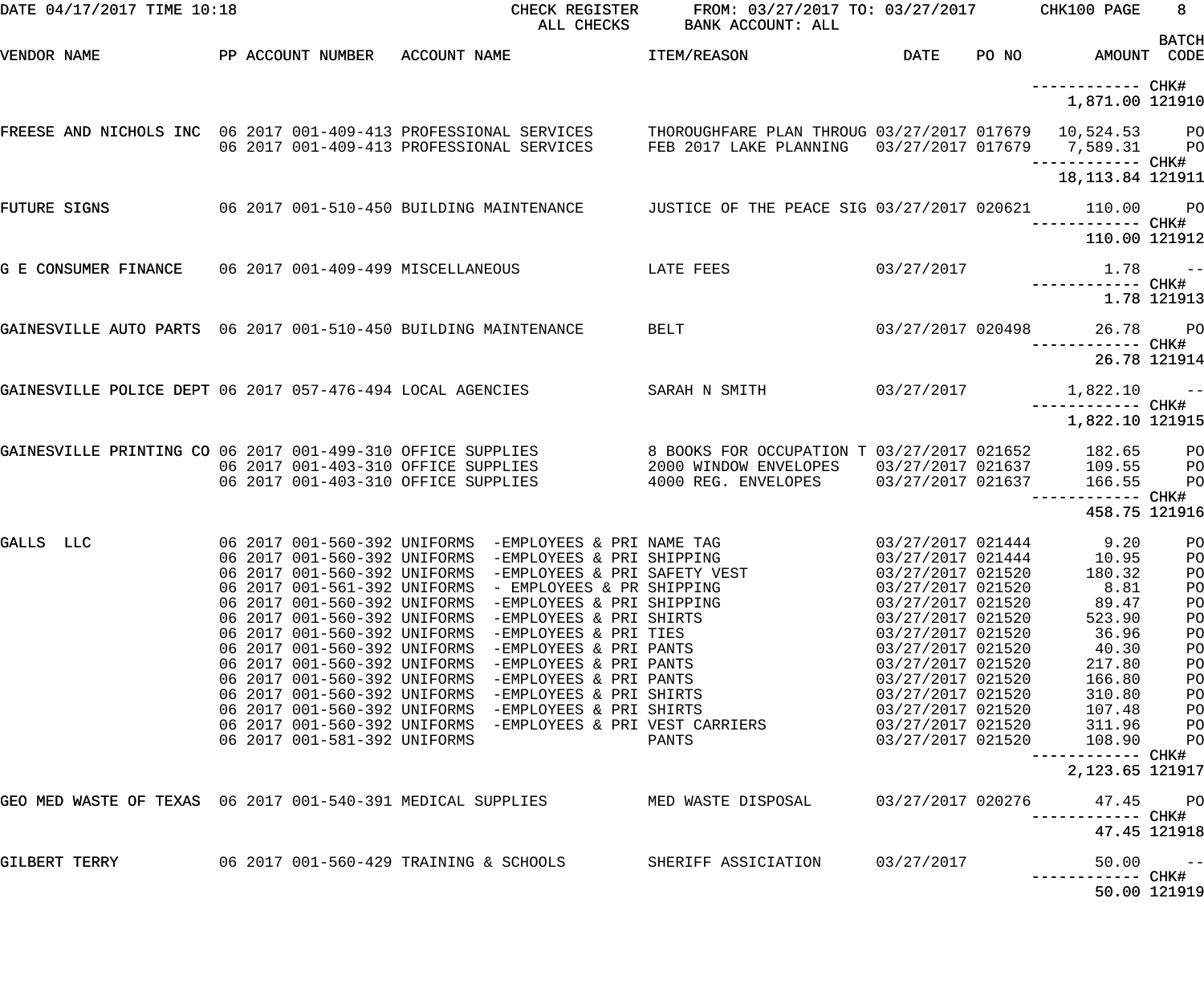| DATE 04/17/2017 TIME 10:18                                    |  | CHECK REGISTER<br>ALL CHECKS                                                                                                                                                              | FROM: 03/27/2017 TO: 03/27/2017 CHK100 PAGE<br>BANK ACCOUNT: ALL                                     |                                        |       |                                      | 9                  |
|---------------------------------------------------------------|--|-------------------------------------------------------------------------------------------------------------------------------------------------------------------------------------------|------------------------------------------------------------------------------------------------------|----------------------------------------|-------|--------------------------------------|--------------------|
| VENDOR NAME                                                   |  | PP ACCOUNT NUMBER ACCOUNT NAME                                                                                                                                                            | ITEM/REASON                                                                                          | DATE                                   | PO NO | AMOUNT CODE                          | <b>BATCH</b>       |
|                                                               |  | GOLDEN TRIANGLE FIRE PR 06 2017 001-510-450 BUILDING MAINTENANCE<br>06 2017 001-510-450 BUILDING MAINTENANCE                                                                              | ANNUAL FIRE INSPECTION J 03/27/2017 020611 1,455.00 PO<br>REPLACE 6 GAUGES ON FIRE 03/27/2017 020611 |                                        |       | 312.00 PO                            |                    |
|                                                               |  |                                                                                                                                                                                           |                                                                                                      |                                        |       | 1,767.00 121920                      |                    |
|                                                               |  | GOODWIN J STANLEY ATTY 06 2017 001-409-400 COURT APPOINTED ATTORNEYS ST VS GERRY WESTMORELAN 03/27/2017<br>06 2017 001-409-400 COURT APPOINTED ATTORNEYS ST VS RICK A NATONSKI 03/27/2017 |                                                                                                      |                                        |       | 580.00 --<br>600.00 --               |                    |
|                                                               |  |                                                                                                                                                                                           |                                                                                                      |                                        |       | 1,180.00 121921                      |                    |
| GOVERNMENT FINANCE OFFI 06 2017 001-495-481 ASSN DUES         |  |                                                                                                                                                                                           | DUES                                                                                                 |                                        |       | 03/27/2017 021662 225.00 PO          |                    |
|                                                               |  |                                                                                                                                                                                           |                                                                                                      |                                        |       | 225.00 121922                        |                    |
|                                                               |  | GRAYSON CO DEPT JUVENIL 06 2017 001-570-486 PURCHASED RESIDENTIAL SER PLACEMENT SM PM JO AS 03/27/2017 021044 10,965.00 PO                                                                |                                                                                                      |                                        |       |                                      |                    |
|                                                               |  |                                                                                                                                                                                           |                                                                                                      |                                        |       | 10,965.00 121923                     |                    |
| <b>GREEN TIM</b>                                              |  | 06 2017 001-560-205 HEALTH INSURANCE THEALTH INS REIMBURSEMEN 03/27/2017                                                                                                                  |                                                                                                      |                                        |       | $947.34 -$<br>------------ CHK#      |                    |
|                                                               |  |                                                                                                                                                                                           |                                                                                                      |                                        |       | 947.34 121924                        |                    |
| GRIFFITH MATT                                                 |  | 06 2017 001-409-531 CAPITAL OUTLAY - ANNEX BLD BUILD WALL IN ANNEX FOR 03/27/2017 021530 2,775.64 PO                                                                                      |                                                                                                      |                                        |       |                                      |                    |
| HARRIS BILL ATTY                                              |  | 06 2017 001-409-400 COURT APPOINTED ATTORNEYS ST VS KARLIE S REED 03/27/2017                                                                                                              |                                                                                                      |                                        |       | 2,775.64 121925<br>$275.00 - -$      |                    |
|                                                               |  |                                                                                                                                                                                           |                                                                                                      |                                        |       | 275.00 121926                        |                    |
| HATCHER JIM J                                                 |  | 06 2017 057-476-494 LOCAL AGENCIES                                                                                                                                                        | RICKY T CALVERT                                                                                      | 03/27/2017                             |       | $3,066.00$ --                        |                    |
|                                                               |  |                                                                                                                                                                                           |                                                                                                      |                                        |       | ------------ CHK#<br>3,066.00 121927 |                    |
| HENNIGAN AUTO PARTS, IN 06 2017 013-623-354 MACHINERY REPAIRS |  | 06 2017 013-623-354 MACHINERY REPAIRS                                                                                                                                                     | PARTS<br>PARTS                                                                                       | 03/27/2017 020424<br>03/27/2017 020424 |       | 93.44<br>75.66                       | PO<br>PO           |
|                                                               |  | 06 2017 013-623-354 MACHINERY REPAIRS<br>06 2017 013-623-354 MACHINERY REPAIRS                                                                                                            | PARTS<br>PARTS                                                                                       | 03/27/2017 020424<br>03/27/2017 020424 |       | 6.39<br>144.80                       | PO<br>PO           |
|                                                               |  | 06 2017 013-623-354 MACHINERY REPAIRS                                                                                                                                                     | PARTS                                                                                                | 03/27/2017 020424                      |       | 62.54                                | PO                 |
|                                                               |  | 06 2017 013-623-354 MACHINERY REPAIRS                                                                                                                                                     | PARTS<br>PARTS                                                                                       | 03/27/2017 020424                      |       | 218.91                               | PO                 |
|                                                               |  | 06 2017 013-623-354 MACHINERY REPAIRS<br>06 2017 013-623-354 MACHINERY REPAIRS                                                                                                            | PARTS                                                                                                | 03/27/2017 020424<br>03/27/2017 020424 |       | 26.07<br>32.18                       | PO<br>PО           |
|                                                               |  | 06 2017 013-623-354 MACHINERY REPAIRS                                                                                                                                                     | PARTS                                                                                                | 03/27/2017 020424                      |       | 46.23                                | P <sub>O</sub>     |
|                                                               |  |                                                                                                                                                                                           |                                                                                                      |                                        |       | 706.22 121928                        |                    |
|                                                               |  | 06 2017 001-540-354 VEHICLE MAINTENANCE                                                                                                                                                   | DEF<br>DEF                                                                                           | 03/27/2017 020268<br>03/27/2017 020268 |       | 27.50<br>27.50<br>------- CHK#       | <b>PO</b><br>$P$ O |
|                                                               |  |                                                                                                                                                                                           |                                                                                                      |                                        |       | 55.00 121929                         |                    |
| HOLIDAY FORD                                                  |  | 06 2017 011-621-354 MACHINERY REPAIRS                                                                                                                                                     | FIX TRANS                                                                                            | 03/27/2017 021503                      |       | 849.29<br>-------- CHK#              | <b>PO</b>          |
|                                                               |  |                                                                                                                                                                                           |                                                                                                      |                                        |       | 849.29 121930                        |                    |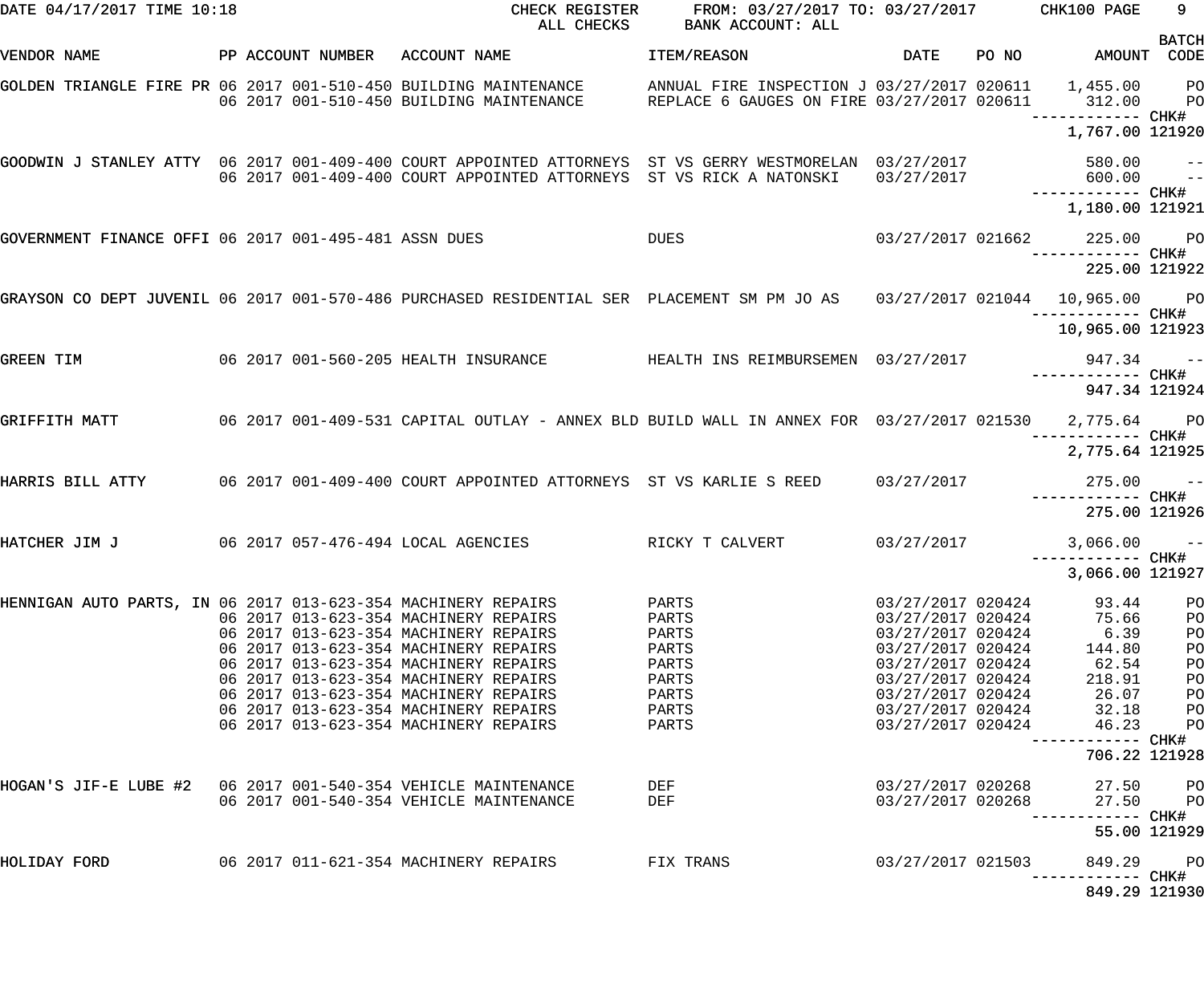| DATE 04/17/2017 TIME 10:18                                       |                                                              | ALL CHECKS                                                                                                                                  | CHECK REGISTER FROM: 03/27/2017 TO: 03/27/2017 CHK100 PAGE<br>BANK ACCOUNT: ALL                                                          |                                        |       |                                                          | 10                   |
|------------------------------------------------------------------|--------------------------------------------------------------|---------------------------------------------------------------------------------------------------------------------------------------------|------------------------------------------------------------------------------------------------------------------------------------------|----------------------------------------|-------|----------------------------------------------------------|----------------------|
| VENDOR NAME                                                      | PP ACCOUNT NUMBER ACCOUNT NAME                               |                                                                                                                                             | ITEM/REASON                                                                                                                              | DATE                                   | PO NO | AMOUNT CODE                                              | <b>BATCH</b>         |
|                                                                  |                                                              | HUNTER TUNNEL EXPRESS I 06 2017 001-560-354 VEHICLE MAINTENANCE                                                                             | CAR WASH FEB 2017 03/27/2017 020182                                                                                                      |                                        |       | 96.00                                                    | $P$ O                |
|                                                                  |                                                              |                                                                                                                                             |                                                                                                                                          |                                        |       |                                                          | 96.00 121931         |
| HUNTERS OIL DEPOT                                                |                                                              | 06 2017 001-407-354 VEHICLE EXPENSE<br>06 2017 001-554-354 VEHICLE MAINTENANCE                                                              | OIL CHANGE THE STATE OF THE STATE OF THE STATE OF THE STATE OF THE STATE OF THE STATE OF THE STATE OF THE STATE<br>INSPECTION & CAR WASH | 03/27/2017 021629<br>03/27/2017 020459 |       | 59.58 PO<br>14.00<br>------ CHK#                         | <b>PO</b>            |
|                                                                  |                                                              |                                                                                                                                             |                                                                                                                                          |                                        |       |                                                          | 73.58 121932         |
|                                                                  |                                                              | I C S (INSTITUTIONAL SU 06 2017 001-561-300 SUPPLIES<br>06 2017 001-561-300 SUPPLIES                                                        | GLOVES/NAPKINS/RAZORS<br>GLOVES                                                                                                          | 03/27/2017 021541<br>03/27/2017 021541 |       | 784.80 PO<br>150.00                                      | <b>PO</b>            |
|                                                                  |                                                              |                                                                                                                                             |                                                                                                                                          |                                        |       | 934.80 121933                                            |                      |
|                                                                  |                                                              | IMC WASTE DISPOSAL INC 06 2017 001-510-450 BUILDING MAINTENANCE GREASE TRAP 3-10-17 03/27/2017 021138                                       |                                                                                                                                          |                                        |       | 990.00                                                   | $P$ O                |
|                                                                  |                                                              |                                                                                                                                             |                                                                                                                                          |                                        |       | 990.00 121934                                            |                      |
| JOE WALTER LUMBER CO IN 06 2017 001-510-450 BUILDING MAINTENANCE |                                                              | 06 2017 001-510-450 BUILDING MAINTENANCE                                                                                                    | DOOR HINGE<br>SPRAY PAINT                                                                                                                |                                        |       | 03/27/2017 020497 18.34 PO<br>03/27/2017 020497 24.13 PO |                      |
|                                                                  |                                                              | 06 2017 001-510-450 BUILDING MAINTENANCE                                                                                                    | PAINT                                                                                                                                    | 03/27/2017 020497                      |       | 150.28                                                   | P <sub>O</sub>       |
|                                                                  |                                                              |                                                                                                                                             |                                                                                                                                          |                                        |       | 192.75 121935                                            |                      |
|                                                                  |                                                              | JOHNSON-SPENCE JENNIFER 06 2017 001-650-427 CONFERENCE EXPENSE ALA CONF CHICAGO IL FLE 03/27/2017<br>06 2017 001-650-427 CONFERENCE EXPENSE | FEB PLANT MEETING                                                                                                                        | 03/27/2017                             |       | 331.85<br>6.12                                           | $ -$<br>$-$          |
|                                                                  |                                                              |                                                                                                                                             |                                                                                                                                          |                                        |       | 337.97 121936                                            |                      |
|                                                                  |                                                              | KIRBY - SMITH MACHINERY 06 2017 011-621-354 MACHINERY REPAIRS                  GASKET                                                       |                                                                                                                                          | 03/27/2017 020161                      |       | 73.38                                                    | <b>PO</b>            |
|                                                                  |                                                              |                                                                                                                                             |                                                                                                                                          |                                        |       | 73.38 121937                                             |                      |
| KLEMENT LEON                                                     |                                                              | 06 2017 014-624-427 CONFERENCE EXPENSE                                                                                                      | TESTIFIES AT SENATE HEA 03/27/2017                                                                                                       |                                        |       | 194.35                                                   | $- -$                |
|                                                                  |                                                              |                                                                                                                                             |                                                                                                                                          |                                        |       | 194.35 121938                                            |                      |
| LABATT FOOD SERVICE                                              |                                                              | 06 2017 001-561-337 CLEANING SUPPLIES<br>06 2017 001-561-333 FOOD FOR JAIL                                                                  | CLEANING 561-337<br>FOOD                                                                                                                 | 03/27/2017 021544<br>03/27/2017 020384 |       | 129.48<br>2,098.60                                       | PO<br>PO             |
|                                                                  |                                                              | 06 2017 001-561-333 FOOD FOR JAIL<br>06 2017 001-561-333 FOOD FOR JAIL                                                                      | FOOD<br>FOOD                                                                                                                             | 03/27/2017 020384<br>03/27/2017 020384 |       | 13.74<br>2,703.74                                        | PO<br>P <sub>O</sub> |
|                                                                  |                                                              | 06 2017 001-561-338 KITCHEN SUPPLIES                                                                                                        | KITCHEN SUPPLIES                                                                                                                         | 03/27/2017 021648                      |       | 207.16                                                   | P <sub>O</sub>       |
|                                                                  |                                                              | 06 2017 001-561-337 CLEANING SUPPLIES                                                                                                       | CLEANING SUPPLIES                                                                                                                        | 03/27/2017 021625                      |       | 129.48                                                   | PO                   |
|                                                                  |                                                              | 06 2017 001-561-338 KITCHEN SUPPLIES<br>06 2017 001-561-333 FOOD FOR JAIL                                                                   | KITCHEN SUPPLIES<br>FOOD                                                                                                                 | 03/27/2017 020384                      |       | 03/27/2017 021626 83.52<br>1,446.56                      | PO<br>PO             |
|                                                                  |                                                              | 06 2017 001-561-333 FOOD FOR JAIL                                                                                                           | FOOD                                                                                                                                     |                                        |       | 03/27/2017 020384 2,235.00                               | P <sub>O</sub>       |
|                                                                  |                                                              | 06 2017 001-561-333 FOOD FOR JAIL                                                                                                           | FOOD                                                                                                                                     | 03/27/2017 020384                      |       | 2,769.62<br>------------ CHK#                            | PO                   |
|                                                                  |                                                              |                                                                                                                                             |                                                                                                                                          |                                        |       | 11,816.90 121939                                         |                      |
| LAERDAL MEDICAL CORP                                             | 06 2017 001-540-432 TRAINING<br>06 2017 001-540-432 TRAINING |                                                                                                                                             | TRAINING SUPPLIES<br>PALS                                                                                                                | 03/27/2017 020256<br>03/27/2017 021531 |       | 720.95<br>222.95                                         | P <sub>O</sub><br>PO |
|                                                                  |                                                              |                                                                                                                                             |                                                                                                                                          |                                        |       | 943.90 121940                                            |                      |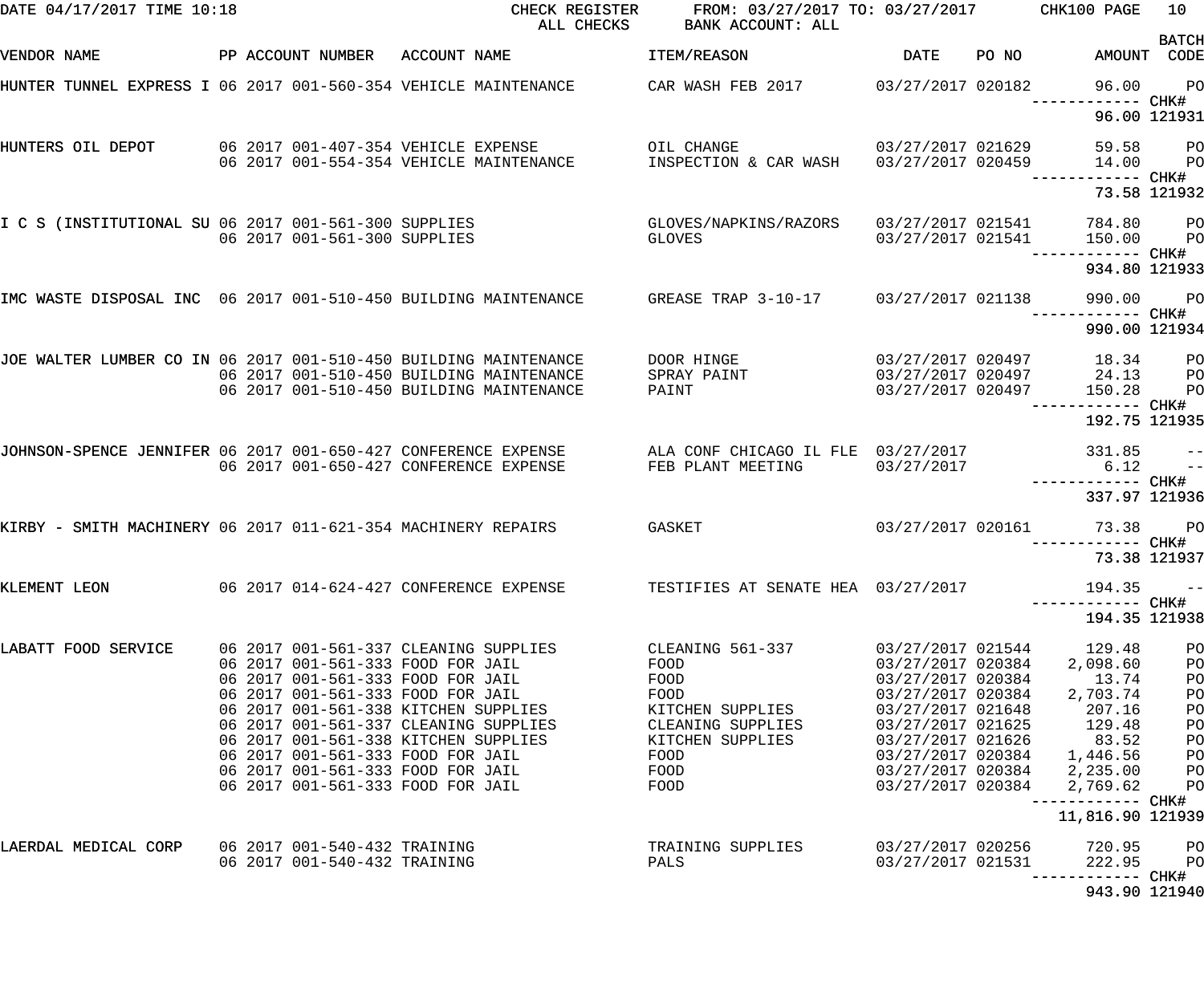| DATE 04/17/2017 TIME 10:18                                   |  | CHECK REGISTER<br>ALL CHECKS                                                                                                                    | FROM: 03/27/2017 TO: 03/27/2017 CHK100 PAGE<br>BANK ACCOUNT: ALL                                               |                                                             |       |                                    | 11                                     |
|--------------------------------------------------------------|--|-------------------------------------------------------------------------------------------------------------------------------------------------|----------------------------------------------------------------------------------------------------------------|-------------------------------------------------------------|-------|------------------------------------|----------------------------------------|
| VENDOR NAME                                                  |  | PP ACCOUNT NUMBER ACCOUNT NAME                                                                                                                  | ITEM/REASON                                                                                                    | DATE                                                        | PO NO | AMOUNT CODE                        | <b>BATCH</b>                           |
|                                                              |  |                                                                                                                                                 |                                                                                                                |                                                             |       | 3,000.00 PO                        |                                        |
|                                                              |  |                                                                                                                                                 |                                                                                                                |                                                             |       | 3,000.00 121941                    |                                        |
| LANDMARK BANK NA                                             |  | 06 2017 001-450-310 OFFICE SUPPLIES<br>06 2017 001-450-310 OFFICE SUPPLIES                                                                      | REGISTRY ACCOUNT CHECKS/ 03/27/2017 021610<br>CRIMINAL BOND ACCOUNT DE 03/27/2017 021610                       |                                                             |       | 118.22<br>26.19                    | P <sub>O</sub><br>PO                   |
|                                                              |  | 06 2017 001-450-310 OFFICE SUPPLIES<br>06 2017 001-497-310 OFFICE SUPPLIES<br>06 2017 001-475-310 OFFICE SUPPLIES                               | CRIMINAL BOND ACCOUNT CH 03/27/2017 021610<br>1000 DEPOSIT SLIPS<br>RESTITUTION ACCOUNT CHEC 03/27/2017 021546 | 03/27/2017 021620                                           |       | 65.40<br>130.95<br>119.16          | PO<br>P <sub>O</sub><br>PO             |
|                                                              |  |                                                                                                                                                 |                                                                                                                |                                                             |       | ------------ CHK#<br>459.92 121942 |                                        |
|                                                              |  | LEWIS DOUGLAS T MD 06 2017 001-540-491 EMS MEDICAL DIRECTOR APRIL 2017<br>06 2017 001-409-491 COUNTY HEALTH DOCTOR                              | APRIL 2017                                                                                                     | 03/27/2017 020690                                           |       | 50.00 PO                           |                                        |
|                                                              |  |                                                                                                                                                 |                                                                                                                |                                                             |       | 1,858.33 121943                    |                                        |
| LUBE WORKS                                                   |  | 06 2017 001-560-354 VEHICLE MAINTENANCE UNIT 36 OIL CHANGE                                                                                      |                                                                                                                | 03/27/2017 020199                                           |       | 51.96 PO                           |                                        |
|                                                              |  |                                                                                                                                                 |                                                                                                                |                                                             |       |                                    | 51.96 121944                           |
| M & W OIL FIELD SUPPLY 06 2017 013-623-354 MACHINERY REPAIRS |  |                                                                                                                                                 | PARTS                                                                                                          | 03/27/2017 020418                                           |       | 161.68 PO                          |                                        |
|                                                              |  |                                                                                                                                                 |                                                                                                                |                                                             |       | 161.68 121945                      |                                        |
| M&S FUNERAL HOME                                             |  | 06 2017 001-409-418 AUTOPSY EXPENSE                                                                                                             | TRANSPORT OF FRANK LUKE 03/27/2017 021622                                                                      |                                                             |       | 187.50 PO                          |                                        |
|                                                              |  |                                                                                                                                                 |                                                                                                                |                                                             |       | 187.50 121946                      |                                        |
| MANNING NANCY                                                |  | 06 2017 001-409-400 COURT APPOINTED ATTORNEYS ST VS DANIELLE E MCELRO 03/27/2017                                                                |                                                                                                                |                                                             |       | $250.00 - -$                       |                                        |
|                                                              |  |                                                                                                                                                 |                                                                                                                |                                                             |       | 250.00 121947                      |                                        |
| MCCORMICK PAIGE                                              |  | 06 2017 001-409-400 COURT APPOINTED ATTORNEYS<br>06 2017 001-409-400 COURT APPOINTED ATTORNEYS<br>06 2017 001-409-400 COURT APPOINTED ATTORNEYS | ST VS JOSEPH KUYKENDALL<br>ST VS MARCO DURAN<br>ST VS VALERIE BRITTON                                          | 03/27/2017<br>03/27/2017<br>03/27/2017                      |       | 720.00<br>720.00<br>590.00         | $- -$<br>$- -$<br>$\qquad \qquad -$    |
|                                                              |  | 06 2017 001-409-400 COURT APPOINTED ATTORNEYS<br>06 2017 001-409-400 COURT APPOINTED ATTORNEYS                                                  | ST VS JEREMY WATKINS<br>ST VS DEBRA HIXON                                                                      | 03/27/2017<br>03/27/2017                                    |       | 750.00<br>170.00                   | $\qquad \qquad -$<br>$\qquad \qquad -$ |
|                                                              |  | 06 2017 001-409-400 COURT APPOINTED ATTORNEYS                                                                                                   | ST VS DEBRA HIXON                                                                                              | 03/27/2017                                                  |       | 650.00<br>—————————— CHK#          | $\qquad \qquad -$                      |
|                                                              |  |                                                                                                                                                 |                                                                                                                |                                                             |       | 3,600.00 121948                    |                                        |
| MEADOR-CLEMENT-KEEL FUN 06 2017 001-409-418 AUTOPSY EXPENSE  |  |                                                                                                                                                 | DAVID SMITH                                                                                                    | 03/27/2017 020328                                           |       | 400.00<br>------ CHK#              | P <sub>O</sub>                         |
|                                                              |  |                                                                                                                                                 |                                                                                                                |                                                             |       | 400.00 121949                      |                                        |
| METRO CENTRE SERVICE                                         |  | 06 2017 001-409-463 COPY MACHINE RENTAL<br>06 2017 001-409-463 COPY MACHINE RENTAL<br>06 2017 001-409-463 COPY MACHINE RENTAL                   | MARCH 2017<br>MARCH 2017<br>MARCH 2017                                                                         | 03/27/2017 020322<br>03/27/2017 020318<br>03/27/2017 020315 |       | 241.67<br>17.68<br>30.32           | PO<br>PO<br>PO                         |
|                                                              |  |                                                                                                                                                 |                                                                                                                |                                                             |       | ------------ CHK#<br>289.67 121950 |                                        |
| MIDWEST TAPE LLC                                             |  | 06 2017 001-650-592 AUDIO VISUAL MATERIAL                                                                                                       | FENCES                                                                                                         | 03/27/2017 020176                                           |       | 24.64                              | PO                                     |
|                                                              |  |                                                                                                                                                 |                                                                                                                |                                                             |       |                                    |                                        |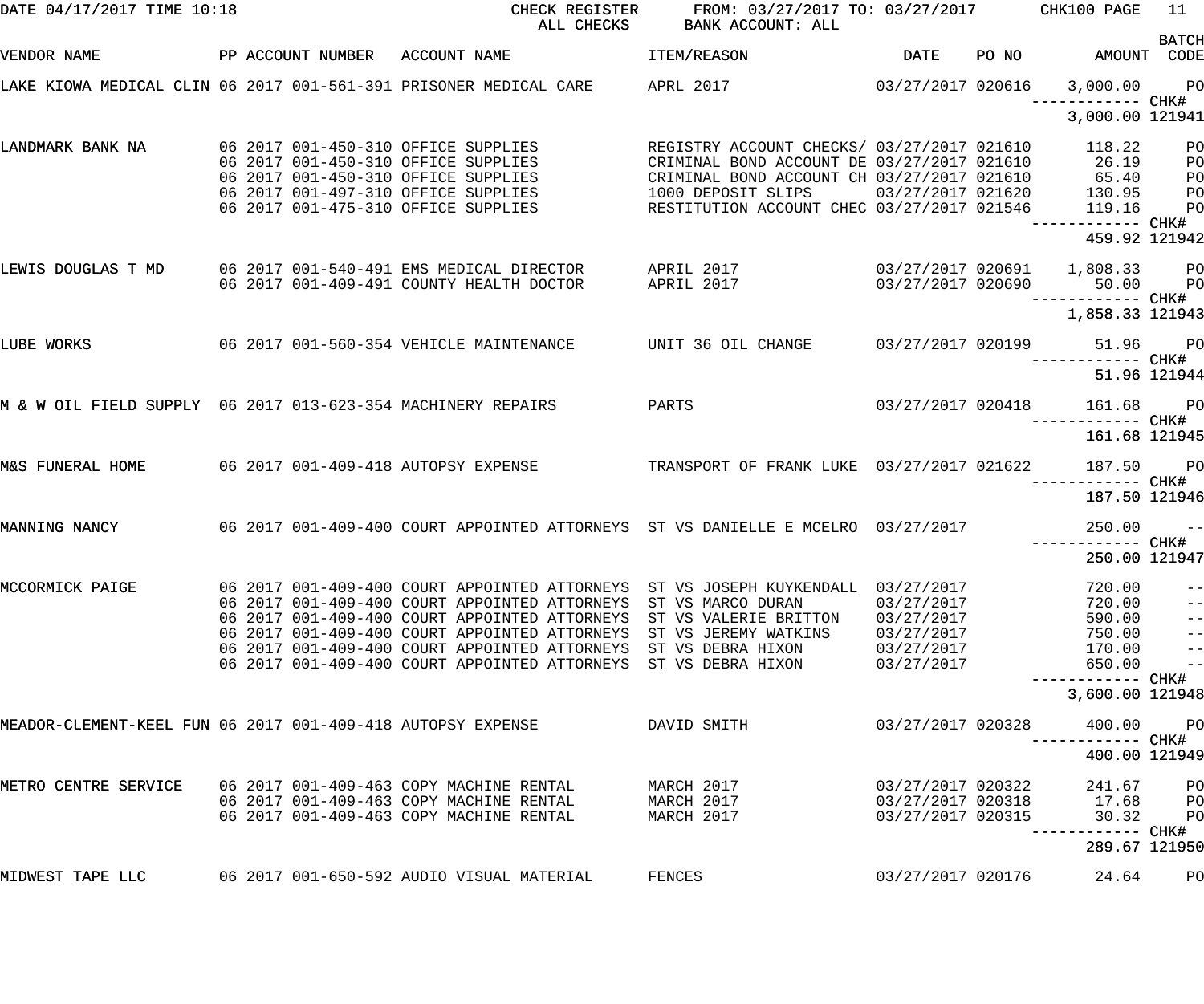| DATE 04/17/2017 TIME 10:18                                       |                   | CHECK REGISTER<br>ALL CHECKS                                                                                                                                                                                                                                           | FROM: 03/27/2017 TO: 03/27/2017 CHK100 PAGE<br>BANK ACCOUNT: ALL              |                                                                    |       |                                                     | 12                                                       |
|------------------------------------------------------------------|-------------------|------------------------------------------------------------------------------------------------------------------------------------------------------------------------------------------------------------------------------------------------------------------------|-------------------------------------------------------------------------------|--------------------------------------------------------------------|-------|-----------------------------------------------------|----------------------------------------------------------|
| VENDOR NAME                                                      | PP ACCOUNT NUMBER | ACCOUNT NAME                                                                                                                                                                                                                                                           | ITEM/REASON                                                                   | <b>DATE</b>                                                        | PO NO | AMOUNT CODE                                         | <b>BATCH</b>                                             |
|                                                                  |                   | 06 2017 001-650-592 AUDIO VISUAL MATERIAL<br>06 2017 001-650-592 AUDIO VISUAL MATERIAL<br>06 2017 001-650-592 AUDIO VISUAL MATERIAL                                                                                                                                    | BLEED FOR THIS<br>CURIOUS CASE OF BENJAMIN 03/27/2017 020176<br>THE CUTTHORAT | 03/27/2017 020176<br>03/27/2017 020176                             |       | 102.56<br>107.20<br>77.98                           | P <sub>O</sub><br>$P$ O<br>P <sub>O</sub>                |
|                                                                  |                   |                                                                                                                                                                                                                                                                        |                                                                               |                                                                    |       | 312.38 121951                                       |                                                          |
| MITCHAM GEORGE                                                   |                   | 06 2017 001-409-400 COURT APPOINTED ATTORNEYS ST VS CHARLENE TROPE<br>06 2017 001-409-400 COURT APPOINTED ATTORNEYS<br>06 2017 001-409-400 COURT APPOINTED ATTORNEYS<br>06 2017 001-409-400 COURT APPOINTED ATTORNEYS<br>06 2017 001-409-400 COURT APPOINTED ATTORNEYS | ST VS DANA M DARR<br>ST VS YOL COUSINS<br>ITIO B E P<br>ITIO KZCA             | 03/27/2017<br>03/27/2017<br>03/27/2017<br>03/27/2017<br>03/27/2017 |       | 500.00<br>500.00<br>300.00<br>1,500.00<br>1,365.00  | $-\:\:-$<br>$ -$<br>$\frac{-}{1}$<br>$\frac{1}{2}$       |
|                                                                  |                   |                                                                                                                                                                                                                                                                        |                                                                               |                                                                    |       | 4,165.00 121952                                     |                                                          |
| MOSS JAMES ATTORNEY                                              |                   | 06 2017 001-409-400 COURT APPOINTED ATTORNEYS ST VS TRAVIS W PARKER<br>06 2017 001-409-400 COURT APPOINTED ATTORNEYS<br>06 2017 001-409-400 COURT APPOINTED ATTORNEYS                                                                                                  | ST VS TIMOTHY S JONES<br>ST VS WESTON G BLAKLEY                               | 03/27/2017<br>03/27/2017<br>03/27/2017                             |       | 335.00<br>1,200.00<br>1,500.00<br>------------ CHK# | $\qquad \qquad -$<br>$\overline{a}$<br>$\equiv$ $\equiv$ |
|                                                                  |                   |                                                                                                                                                                                                                                                                        |                                                                               |                                                                    |       | 3,035.00 121953                                     |                                                          |
| NATIONAL BUSINESS FURNI 06 2017 001-409-355 FURNITURE & FIXTURES |                   | 06 2017 001-409-355 FURNITURE & FIXTURES                                                                                                                                                                                                                               | SHIPPING<br>55482-LEATHER HIGH BACK 03/27/2017 021511                         |                                                                    |       | 03/27/2017 021511 192.00 PO<br>1,378.00             | $P$ O                                                    |
|                                                                  |                   |                                                                                                                                                                                                                                                                        |                                                                               |                                                                    |       | 1,570.00 121954                                     |                                                          |
| NET DATA                                                         |                   | 06 2017 001-503-455 COMPUTER MAINTENANCE                                                                                                                                                                                                                               | YEARLY IBM HARDWARE                                                           | 03/27/2017 021592                                                  |       | 3,890.37 PO                                         |                                                          |
|                                                                  |                   |                                                                                                                                                                                                                                                                        |                                                                               |                                                                    |       | 3,890.37 121955                                     |                                                          |
| NETPROTEC LLC                                                    |                   | 06 2017 001-503-455 COMPUTER MAINTENANCE                                                                                                                                                                                                                               | YEARLY MAINTENANCE                                                            | 03/27/2017 021675                                                  |       | 485.00                                              | <b>PO</b>                                                |
|                                                                  |                   |                                                                                                                                                                                                                                                                        |                                                                               |                                                                    |       | 485.00 121956                                       |                                                          |
| NOAH'S ARK                                                       |                   | 06 2017 001-645-485 NOAH'S ARK                                                                                                                                                                                                                                         | FEBRUARY 2017 03/27/2017 020564                                               |                                                                    |       | 900.00 PO                                           |                                                          |
|                                                                  |                   |                                                                                                                                                                                                                                                                        |                                                                               |                                                                    |       | 900.00 121957                                       |                                                          |
|                                                                  |                   | NORFLEET DEATRIA 600 000 2017 057-476-494 LOCAL AGENCIES And LEON JEFFERSON MACE II 03/27/2017                                                                                                                                                                         |                                                                               |                                                                    |       | $8,115.00 - -$<br>----------- CHK#                  |                                                          |
|                                                                  |                   |                                                                                                                                                                                                                                                                        |                                                                               |                                                                    |       | 8,115.00 121958                                     |                                                          |
|                                                                  |                   | NORTEX COMMUNICATIONS P 06 2017 014-624-420 TELEPHONE<br>06 2017 012-622-420 TELEPHONE                                                                                                                                                                                 | PCT 4 PHONE & INTERNET 03/27/2017<br>PCT 2 PHONE & INTERNET 03/27/2017        |                                                                    |       | $97.53$ --<br>138.18 --<br>----------- CHK#         |                                                          |
|                                                                  |                   |                                                                                                                                                                                                                                                                        |                                                                               |                                                                    |       | 235.71 121959                                       |                                                          |
| NORTH TEXAS CRUSHED STO 06 2017 012-622-302 GRAVEL               |                   |                                                                                                                                                                                                                                                                        | GRADE 2 BASE                                                                  |                                                                    |       | 03/27/2017 021532  4,489.74  PO                     |                                                          |
|                                                                  |                   |                                                                                                                                                                                                                                                                        |                                                                               |                                                                    |       | 4,489.74 121960                                     |                                                          |
|                                                                  |                   | NORTH TEXAS VISION CENT 06 2017 001-561-391 PRISONER MEDICAL CARE      SWAINSTON ATTC# 15849    03/27/2017 021521                                                                                                                                                      |                                                                               |                                                                    |       | 82.52 PO                                            |                                                          |
|                                                                  |                   |                                                                                                                                                                                                                                                                        |                                                                               |                                                                    |       | 82.52 121961                                        |                                                          |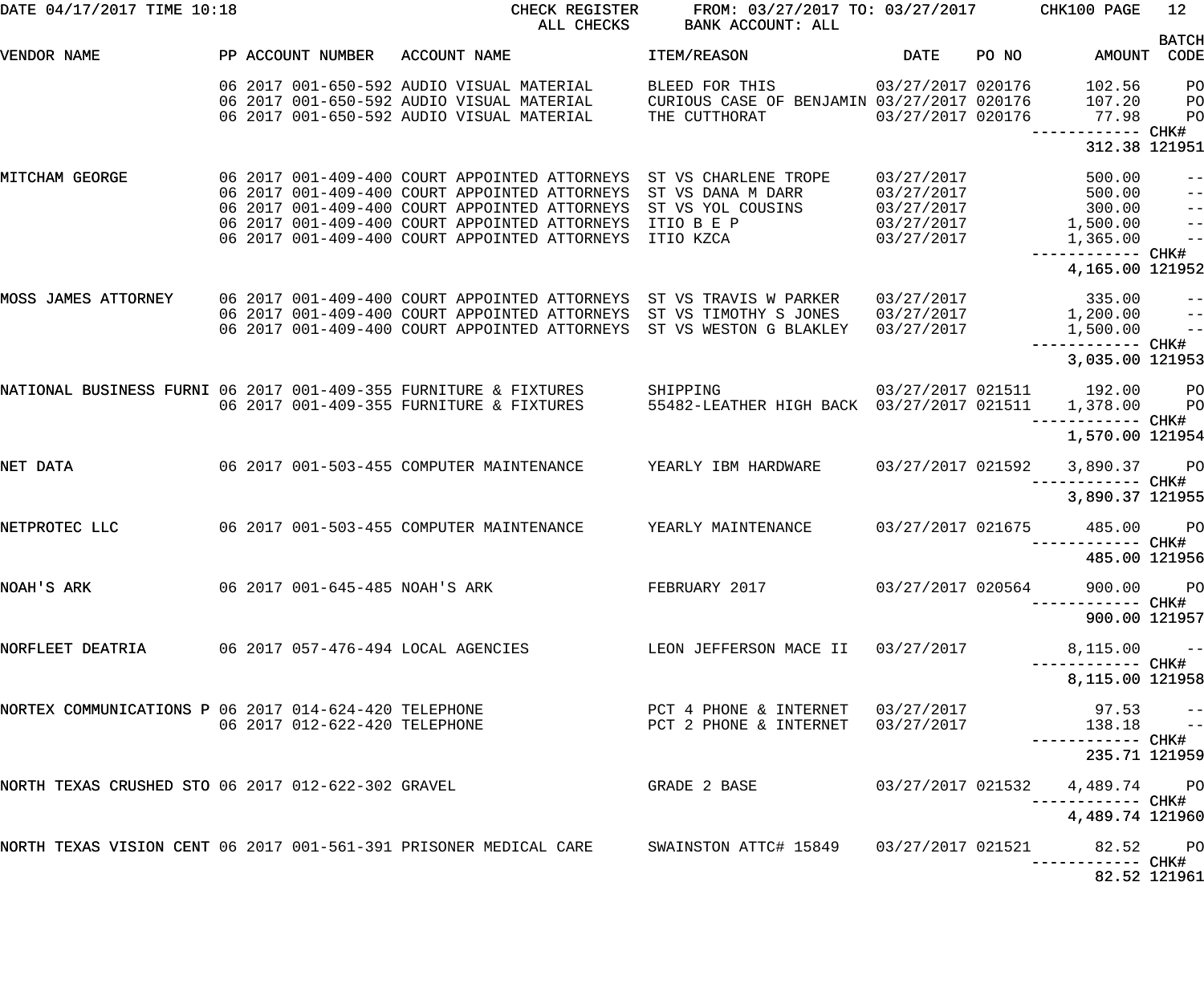| DATE 04/17/2017 TIME 10:18                         |                                | CHECK REGISTER<br>ALL CHECKS                                                                                          | FROM: 03/27/2017 TO: 03/27/2017 CHK100 PAGE<br>BANK ACCOUNT: ALL |                                        |       |                                   | 13<br><b>BATCH</b> |
|----------------------------------------------------|--------------------------------|-----------------------------------------------------------------------------------------------------------------------|------------------------------------------------------------------|----------------------------------------|-------|-----------------------------------|--------------------|
| VENDOR NAME                                        | PP ACCOUNT NUMBER ACCOUNT NAME |                                                                                                                       | <b>ITEM/REASON</b>                                               | DATE                                   | PO NO | AMOUNT                            | CODE               |
|                                                    |                                | O'REILLY AUTOMOTIVE INC 06 2017 012-622-354 MACHINERY REPAIRS PARTS<br>06 2017 012-622-354 MACHINERY REPAIRS PARTS    |                                                                  | 03/27/2017 020260<br>03/27/2017 020260 |       | 13.99<br>76.03                    | PO<br>PO           |
|                                                    |                                |                                                                                                                       |                                                                  |                                        |       | ------ CHK#<br>90.02 121962       |                    |
| OFFICE DEPOT                                       |                                |                                                                                                                       |                                                                  |                                        |       | 57.98                             | PO                 |
|                                                    |                                | 06 2017 001-403-310 OFFICE SUPPLIES                                                                                   | STAPLER                                                          | 03/27/2017 021491                      |       | 15.74                             | PO                 |
|                                                    |                                | 06 2017 001-403-310 OFFICE SUPPLIES                                                                                   | CALCULATOR RIBBONS                                               | 03/27/2017 021491                      |       | 26.55                             | PO                 |
|                                                    |                                | 06 2017 001-403-310 OFFICE SUPPLIES                                                                                   | TAPE FOR PLATS                                                   | 03/27/2017 021491                      |       | 10.40                             | PO                 |
|                                                    |                                | 06 2017 001-403-310 OFFICE SUPPLIES                                                                                   | SHARPIES                                                         | 03/27/2017 021491                      |       | 8.10                              | PO                 |
|                                                    |                                | 06 2017 001-427-310 OFFICE SUPPLIES<br>06 2017 001-403-310 OFFICE SUPPLIES                                            | PROBATE BOXES                                                    | 03/27/2017 021491<br>03/27/2017 021491 |       | 132.30                            | PO                 |
|                                                    |                                | 06 2017 001-403-310 OFFICE SUPPLIES                                                                                   | POST IT NOTES<br>TAPE FOR MAIL OUTS 03/27/2017 021491            |                                        |       | 11.18<br>18.85                    | PO                 |
|                                                    |                                | 06 2017 001-427-310 OFFICE SUPPLIES                                                                                   | BOXES FOR CIVIL PROJECT 03/27/2017 021491                        |                                        |       | 95.38                             | PO<br>PO           |
|                                                    |                                | 06 2017 001-427-310 OFFICE SUPPLIES                                                                                   | BOXES FOR PROBATE PROJEC 03/27/2017 021491                       |                                        |       | 125.97                            | PO                 |
|                                                    |                                | 06 2017 001-427-310 OFFICE SUPPLIES                                                                                   | TONER FOR CRIMINAL AND P 03/27/2017 021491                       |                                        |       | 123.46                            | PO                 |
|                                                    |                                | 06 2017 001-403-310 OFFICE SUPPLIES                                                                                   | SHIPPING LABELS FOR PLAT 03/27/2017 021491                       |                                        |       | 15.09                             | PO                 |
|                                                    |                                | 06 2017 001-560-310 OFFICE SUPPLIES                                                                                   | STENO PADS                                                       | 03/27/2017 021496                      |       | 8.34                              | PO                 |
|                                                    |                                | 06 2017 001-560-310 OFFICE SUPPLIES                                                                                   | POST IT NOTES                                                    | 03/27/2017 021496                      |       | 24.10                             | PO                 |
|                                                    |                                | 06 2017 001-560-310 OFFICE SUPPLIES                                                                                   | HIGHLIGHTERS                                                     | 03/27/2017 021496                      |       | 4.80                              | PO                 |
|                                                    |                                | 06 2017 001-560-310 OFFICE SUPPLIES                                                                                   | PRINTER STAND                                                    | 03/27/2017 021496                      |       | 67.29                             | PO                 |
|                                                    |                                |                                                                                                                       | NOTE BOOKS AND PENS 03/27/2017 021523                            |                                        |       | 55.36                             | PO                 |
|                                                    |                                |                                                                                                                       | POST IT STICKY NOTES 3X3 03/27/2017 021509                       |                                        |       | 19.68                             | PO                 |
|                                                    |                                | 06 2017 013-623-300 SUPPLIES & HARDWARE<br>06 2017 001-499-310 OFFICE SUPPLIES<br>06 2017 001-499-310 OFFICE SUPPLIES | POST IT STICKY NOTES 1 7 03/27/2017 021509                       |                                        |       | 8.70                              | PO                 |
|                                                    |                                | 06 2017 001-499-310 OFFICE SUPPLIES                                                                                   | CORRECTION TAPE                                                  | 03/27/2017 021509                      |       | 12.82                             | PO                 |
|                                                    |                                | 06 2017 001-499-310 OFFICE SUPPLIES                                                                                   | INVISIBLE TAPE                                                   | 03/27/2017 021509                      |       | 7.97                              | PO                 |
|                                                    |                                | 06 2017 001-499-310 OFFICE SUPPLIES                                                                                   | CALCULATOR RIBBONS                                               | 03/27/2017 021509                      |       | 8.85                              | PO                 |
|                                                    |                                | 06 2017 001-499-310 OFFICE SUPPLIES                                                                                   | CALCULATOR PRINT ROLLS                                           | 03/27/2017 021509                      |       | 3.39                              | PO                 |
|                                                    | 06 2017 001-411-310 SUPPLIES   |                                                                                                                       | OFFICE SUPPLIES                                                  | 03/27/2017 021505                      |       | 69.13                             | PO                 |
|                                                    |                                |                                                                                                                       | OFFICE SUPPLIES                                                  | 03/27/2017 021505                      |       | 29.99                             | PO                 |
|                                                    |                                | 06 2017 001-411-310 SUPPLIES<br>06 2017 001-475-310 OFFICE SUPPLIES                                                   | OFFICE SUPPLIES                                                  | 03/27/2017 021495                      |       | 223.34                            | PO                 |
|                                                    |                                | 06 2017 001-475-310 OFFICE SUPPLIES                                                                                   | OFFICE SUPPLIES                                                  | 03/27/2017 021495                      |       | 24.58                             | PO                 |
|                                                    |                                | 06 2017 001-561-310 OFFICE SUPPLIES                                                                                   | OFFICE SUPPLIES                                                  | 03/27/2017 021537                      |       | 243.26                            | PO                 |
|                                                    |                                | 06 2017 001-560-310 OFFICE SUPPLIES                                                                                   | REFILL INK                                                       | 03/27/2017 021517                      |       | 35.94                             | PO                 |
|                                                    |                                | 06 2017 001-560-310 OFFICE SUPPLIES<br>06 2017 001-560-310 OFFICE SUPPLIES                                            | MOUSE                                                            | 03/27/2017 021517<br>03/27/2017 021517 |       | 27.19                             | PO                 |
|                                                    |                                | 06 2017 001-560-310 OFFICE SUPPLIES                                                                                   | MOUSE PAD<br>DESK TRAY                                           | 03/27/2017 021524                      |       | 25.75<br>67.29                    | PO                 |
|                                                    |                                | 06 2017 001-560-310 OFFICE SUPPLIES                                                                                   | FILING CABINET                                                   | 03/27/2017 021496                      |       | 189.99                            | PO<br>PO           |
|                                                    |                                | 06 2017 001-495-310 OFFICE SUPPLIES                                                                                   | STAPLER, BINDER CLIPS, P 03/27/2017 021590                       |                                        |       | 30.06                             | PO                 |
|                                                    |                                | 06 2017 001-427-310 OFFICE SUPPLIES                                                                                   | PROBATE PROJECT FOLDERS 03/27/2017 021600                        |                                        |       | 44.10                             | PO                 |
|                                                    |                                | 06 2017 001-403-310 OFFICE SUPPLIES                                                                                   | BIRTH PRINTER RIBBON                                             | 03/27/2017 021600                      |       | 35.97                             | PO                 |
|                                                    |                                | 06 2017 001-401-310 OFFICE SUPPLIES                                                                                   | SHEET PROTECTORS                                                 | 03/27/2017 021590                      |       | 16.90                             | PO                 |
|                                                    |                                | 06 2017 001-560-310 OFFICE SUPPLIES                                                                                   | PAPER CLIP HOLDERS                                               | 03/27/2017 021614                      |       | 35.95                             | PO                 |
|                                                    |                                | 06 2017 001-503-310 OFFICE SUPPLIES                                                                                   | TONER                                                            | 03/27/2017 020684                      |       | 238.14                            | PO                 |
|                                                    |                                |                                                                                                                       |                                                                  |                                        |       | ------------ CHK#                 |                    |
|                                                    |                                |                                                                                                                       |                                                                  |                                        |       | 2,199.88 121963                   |                    |
|                                                    |                                | ONEY JEROMIE ATTORNEY 06 2017 001-409-400 COURT APPOINTED ATTORNEYS ST VS ROBERT R KLEMENT                            |                                                                  | 03/27/2017                             |       | 250.00                            | $ -$               |
|                                                    |                                |                                                                                                                       |                                                                  |                                        |       | 250.00 121964                     |                    |
| OVERLAND MAT & MFG INC 06 2017 011-621-309 ASPHALT |                                |                                                                                                                       | HIGH PERF                                                        | 03/27/2017 020137                      |       | 778.05                            | $P$ O              |
|                                                    |                                |                                                                                                                       |                                                                  |                                        |       | ----------- CHK#<br>778.05 121965 |                    |
|                                                    |                                |                                                                                                                       |                                                                  |                                        |       |                                   |                    |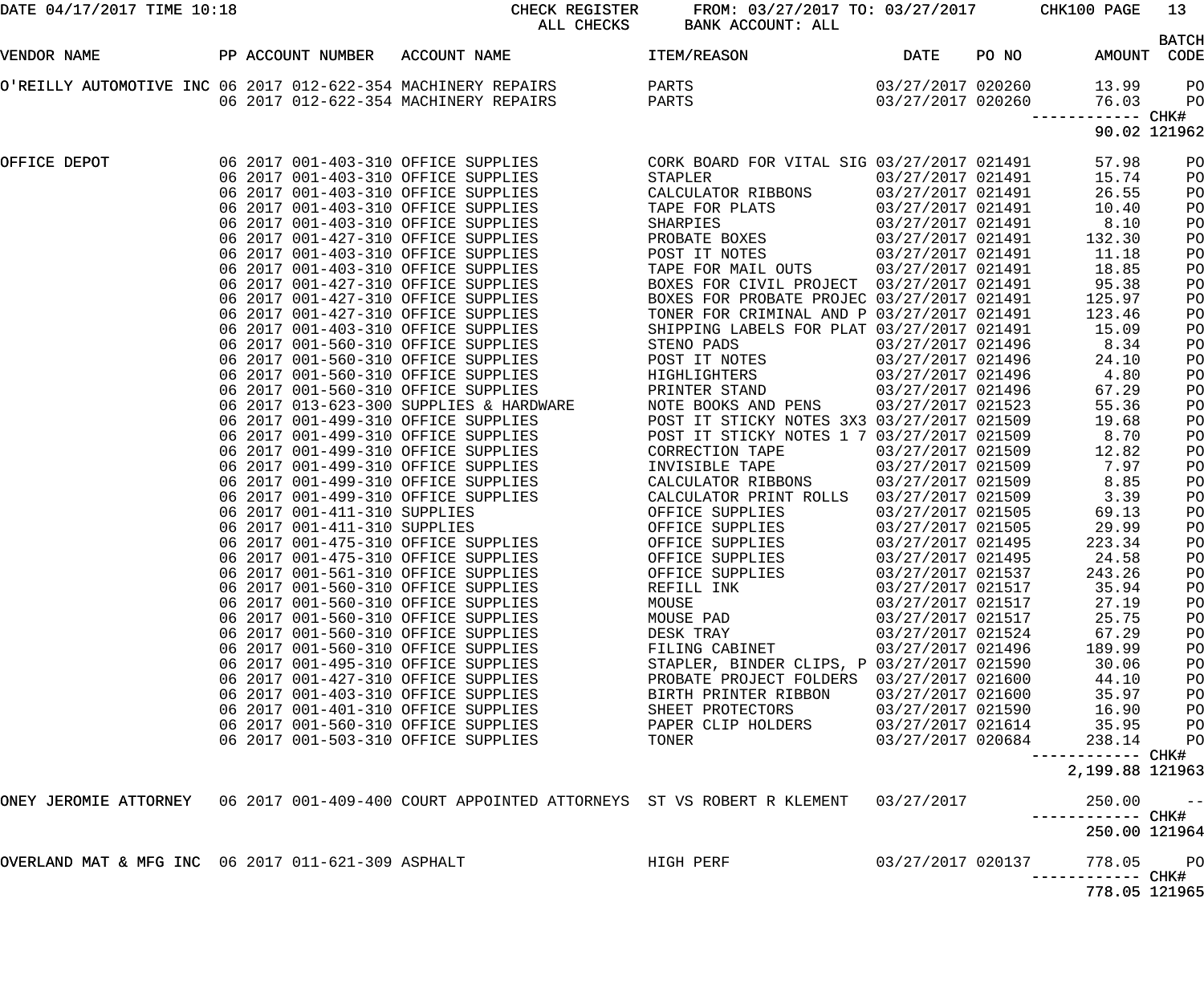| DATE 04/17/2017 TIME 10:18                                   |                                                            | CHECK REGISTER<br>ALL CHECKS                                                                                          | FROM: 03/27/2017 TO: 03/27/2017 CHK100 PAGE<br>BANK ACCOUNT: ALL                   |                                        |       |                                                    | 14                               |
|--------------------------------------------------------------|------------------------------------------------------------|-----------------------------------------------------------------------------------------------------------------------|------------------------------------------------------------------------------------|----------------------------------------|-------|----------------------------------------------------|----------------------------------|
| VENDOR NAME                                                  | PP ACCOUNT NUMBER                                          | ACCOUNT NAME                                                                                                          | ITEM/REASON                                                                        | DATE                                   | PO NO | AMOUNT CODE                                        | <b>BATCH</b>                     |
| PACK N MAIL                                                  | 06 2017 001-540-311 POSTAGE<br>06 2017 001-540-311 POSTAGE |                                                                                                                       | SHIPPING<br>SHIPPING                                                               | 03/27/2017 020622<br>03/27/2017 020622 |       | 14.11<br>11.87                                     | P <sub>O</sub><br><b>PO</b>      |
|                                                              |                                                            |                                                                                                                       |                                                                                    |                                        |       | 25.98 121966                                       |                                  |
|                                                              |                                                            | PAVLICK JUANITA 600 000 001-465-180 SPECIAL DISTRICT JUDGE 60 VISITING JUDGE JUANITA P 03/27/2017 021631              |                                                                                    |                                        |       | 160.06 PO                                          |                                  |
|                                                              |                                                            |                                                                                                                       |                                                                                    |                                        |       | 160.06 121967                                      |                                  |
| PECAN BRANCH COUNSELING 07 2017 028-571-306 CONTRACT SERVICE |                                                            |                                                                                                                       | FEB 2017                                                                           | 03/27/2017 019877                      |       | 300.00 PO                                          |                                  |
|                                                              |                                                            |                                                                                                                       |                                                                                    |                                        |       | 300.00 121968                                      |                                  |
| PEGASUS SCHOOLS INC 07 2017 020-570-329 RESIDENTIAL SERVICE  |                                                            |                                                                                                                       | PLACEMENT TR                                                                       | 03/27/2017 020698                      |       | 3,640.00 PO                                        |                                  |
|                                                              |                                                            |                                                                                                                       |                                                                                    |                                        |       | 3,640.00 121969                                    |                                  |
| PENWORTHY THE COMPANY 06 2017 001-650-590 BOOKS              |                                                            |                                                                                                                       | <b>BOOKS</b>                                                                       |                                        |       | 03/27/2017 020128 1,607.24 PO<br>------------ CHK# |                                  |
|                                                              |                                                            |                                                                                                                       |                                                                                    |                                        |       | 1,607.24 121970                                    |                                  |
| PETTIT MACHINERY INC                                         |                                                            | 06 2017 013-623-354 MACHINERY REPAIRS<br>06 2017 001-510-335 MACHINERY REPAIR                                         | PARTS 03/27/2017 020404 43.34<br>MAINTENANCE ON LAWN MOWE 03/27/2017 020496 159.00 |                                        |       |                                                    | P <sub>O</sub><br>P <sub>O</sub> |
|                                                              |                                                            | 06 2017 001-510-335 MACHINERY REPAIR                                                                                  | MAINTENANCE ON WEEDEATER 03/27/2017 020496                                         |                                        |       |                                                    | PO                               |
|                                                              |                                                            | 06 2017 013-623-354 MACHINERY REPAIRS                                                                                 | PARTS                                                                              | 03/27/2017 020404                      |       | $79.63$<br>$205.16$                                | PO                               |
|                                                              |                                                            | 06 2017 013-623-354 MACHINERY REPAIRS                                                                                 | PARTS                                                                              | 03/27/2017 020404                      |       | 746.03                                             | PO                               |
|                                                              |                                                            |                                                                                                                       |                                                                                    |                                        |       | —————————— CHK#<br>1,233.16 121971                 |                                  |
|                                                              |                                                            | PHYSIO-CONTROL INC. 06 2017 001-540-453 MEDICAL EQUIP REPAIRS ANNUAL MAINTENANCE AGREE 03/27/2017 021659 10,035.84 PO |                                                                                    |                                        |       |                                                    |                                  |
|                                                              |                                                            |                                                                                                                       |                                                                                    |                                        |       | 10,035.84 121972                                   |                                  |
| PINNACLE HEALTH TECHNOL 06 2017 001-640-346 DRUG TESTING     |                                                            |                                                                                                                       | BRAVERLY PERKINS DRUG TE 03/27/2017 020725                                         |                                        |       | 60.00 PO                                           |                                  |
|                                                              |                                                            |                                                                                                                       |                                                                                    |                                        |       | 60.00 121973                                       |                                  |
|                                                              |                                                            | PITNEY BOWES GLOBAL FIN 06 2017 001-409-310 OFFICE SUPPLIES TRABELS FOR POSTAGE MACHI 03/27/2017 021536               |                                                                                    |                                        |       | 59.90 PO<br>----------- CHK#                       |                                  |
|                                                              |                                                            |                                                                                                                       |                                                                                    |                                        |       | 59.90 121974                                       |                                  |
|                                                              |                                                            | PROGRESSIVE WASTE SOLUT 06 2017 013-623-301 TRASH DISPOSAL<br>06 2017 014-624-301 TRASH DISPOSAL                      | PCT 3 TRASH<br>PCT 4 TRASH                                                         | 03/27/2017<br>03/27/2017               |       | $168.97 -$<br>$162.97 -$                           |                                  |
|                                                              |                                                            |                                                                                                                       |                                                                                    |                                        |       |                                                    |                                  |
|                                                              |                                                            |                                                                                                                       |                                                                                    |                                        |       | 331.94 121975                                      |                                  |
| PROGRESSIVE WASTE SOLUT 06 2017 001-510-442 WATER            |                                                            | 06 2017 011-621-301 TRASH DISPOSAL                                                                                    | 145 CR 211 EMS<br>PCT 1 TRASH                                                      | 03/27/2017<br>03/27/2017               |       | 106.22<br>$154.69$ --                              | $\pm$ $\pm$                      |
|                                                              |                                                            |                                                                                                                       |                                                                                    |                                        |       | 260.91 121976                                      |                                  |
| RECORDED BOOKS LLC                                           | 06 2017 001-650-590 BOOKS                                  |                                                                                                                       | EBOOKS                                                                             | 03/27/2017 021542                      |       | 512.94                                             | P <sub>O</sub>                   |
|                                                              | 06 2017 001-650-590 BOOKS                                  |                                                                                                                       | EBOOKS                                                                             | 03/27/2017 021542                      |       | 126.22                                             | PO                               |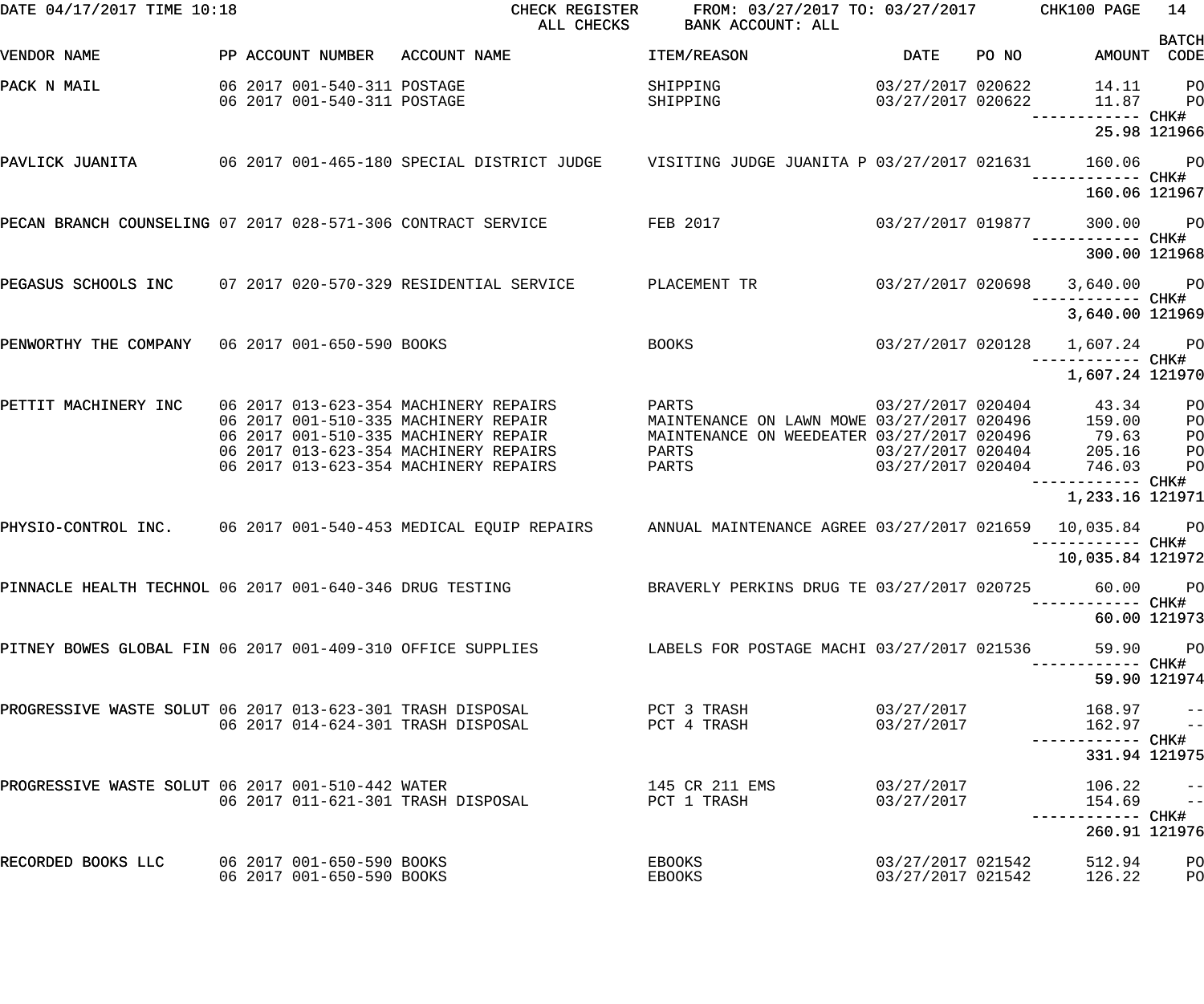| DATE 04/17/2017 TIME 10:18                                        |                                                          | CHECK REGISTER<br>ALL CHECKS                                                                                                                                             | FROM: 03/27/2017 TO: 03/27/2017 CHK100 PAGE<br>BANK ACCOUNT: ALL          |                                                                                                                                                 |       |                                                               | 15<br><b>BATCH</b>                                 |
|-------------------------------------------------------------------|----------------------------------------------------------|--------------------------------------------------------------------------------------------------------------------------------------------------------------------------|---------------------------------------------------------------------------|-------------------------------------------------------------------------------------------------------------------------------------------------|-------|---------------------------------------------------------------|----------------------------------------------------|
| VENDOR NAME                                                       |                                                          | PP ACCOUNT NUMBER ACCOUNT NAME                                                                                                                                           | ITEM/REASON                                                               | DATE                                                                                                                                            | PO NO | AMOUNT CODE                                                   |                                                    |
|                                                                   | 06 2017 001-650-590 BOOKS                                |                                                                                                                                                                          | CREDIT                                                                    | 03/27/2017                                                                                                                                      |       | 99.74- --                                                     |                                                    |
|                                                                   |                                                          |                                                                                                                                                                          |                                                                           |                                                                                                                                                 |       | 539.42 121977                                                 |                                                    |
|                                                                   |                                                          | RED RIVER FARM CO-OP IN 06 2017 001-475-330 FUEL<br>06 2017 014-624-330 FUEL & OIL                                                                                       | FUEL FEB 2017<br>FUEL FEB 2017                                            |                                                                                                                                                 |       | 03/27/2017 020589 42.97 PO<br>03/27/2017 020321 1,000.00 PO   |                                                    |
|                                                                   |                                                          |                                                                                                                                                                          |                                                                           |                                                                                                                                                 |       | 1,042.97 121978                                               |                                                    |
| RED RIVER TRUCK REPAIR 06 2017 011-621-354 MACHINERY REPAIRS      |                                                          |                                                                                                                                                                          | AIR SEAT VALVE                                                            |                                                                                                                                                 |       | 03/27/2017 020126 37.82 PO                                    |                                                    |
|                                                                   |                                                          |                                                                                                                                                                          |                                                                           |                                                                                                                                                 |       | 37.82 121979                                                  |                                                    |
| RED THE UNIFORM TAILOR 06 2017 001-540-392 UNIFORMS               |                                                          |                                                                                                                                                                          | UNIFORMS                                                                  |                                                                                                                                                 |       | 03/27/2017 020224 157.98 PO<br>------------ CHK#              |                                                    |
|                                                                   |                                                          |                                                                                                                                                                          |                                                                           |                                                                                                                                                 |       | 157.98 121980                                                 |                                                    |
| REFINERY ROAD VET CLINI 06 2017 001-560-407 ESTRAY                |                                                          |                                                                                                                                                                          | EXAM 2 STRAY HORSES   03/27/2017  020178   60.00   PO                     |                                                                                                                                                 |       | ------------ CHK#                                             |                                                    |
|                                                                   |                                                          |                                                                                                                                                                          |                                                                           |                                                                                                                                                 |       | 60.00 121981                                                  |                                                    |
| REINERT PAPER & CHEMICA 06 2017 001-561-331 LAUNDRY SUPPLIES      |                                                          | 06 2017 001-561-337 CLEANING SUPPLIES<br>06 2017 001-561-338 KITCHEN SUPPLIES                                                                                            | LAUNDRY<br>CLEANING<br>KITCHEN SUPPLIES 03/27/2017 021624                 | 03/27/2017 021571<br>03/27/2017 021571                                                                                                          |       | 300.00 PO<br>328.32<br>251.72                                 | P <sub>O</sub><br>P <sub>O</sub>                   |
|                                                                   |                                                          |                                                                                                                                                                          |                                                                           |                                                                                                                                                 |       | 880.04 121982                                                 |                                                    |
| RENT ME FIRST                                                     |                                                          | 06 2017 013-623-306 CONTRACT SERVICES                                                                                                                                    | CDL INSTRUCTOR FOR CHUCK 03/27/2017 021356 1,000.00 PO                    |                                                                                                                                                 |       |                                                               |                                                    |
|                                                                   |                                                          |                                                                                                                                                                          |                                                                           |                                                                                                                                                 |       | ------ CHK#<br>1,000.00 121983                                |                                                    |
| RICK'S ELECTRIC                                                   |                                                          | 06 2017 014-624-499 MISCELLANEOUS                                                                                                                                        | 100 AMP NORTHWEST CORNER 03/27/2017 020386 145.84 PO                      |                                                                                                                                                 |       |                                                               |                                                    |
|                                                                   |                                                          |                                                                                                                                                                          |                                                                           |                                                                                                                                                 |       | 145.84 121984                                                 |                                                    |
| SACKETT JOANIE RN CA/CP 06 2017 001-560-493 INVESTIGATION EXPENSE |                                                          |                                                                                                                                                                          | SANE EXAM                                                                 | 03/27/2017 021640                                                                                                                               |       | 539.00                                                        | PO <sub>1</sub>                                    |
|                                                                   |                                                          |                                                                                                                                                                          |                                                                           |                                                                                                                                                 |       | 539.00 121985                                                 |                                                    |
| SAFEWAY                                                           |                                                          | 06 2017 001-561-391 PRISONER MEDICAL CARE RX FOR KIMBERLY MCNAMARA 03/27/2017 021619                                                                                     |                                                                           |                                                                                                                                                 |       | 9.95                                                          | $P$ O                                              |
|                                                                   |                                                          |                                                                                                                                                                          |                                                                           |                                                                                                                                                 |       |                                                               | 9.95 121986                                        |
| SCHAD & PULTE WELDING S 06 2017 001-510-450 BUILDING MAINTENANCE  | 06 2017 001-540-347 OXYGEN<br>06 2017 001-540-347 OXYGEN | 06 2017 014-624-300 SUPPLIES & HARDWARE<br>06 2017 014-624-300 SUPPLIES & HARDWARE<br>06 2017 013-623-300 SUPPLIES & HARDWARE<br>06 2017 014-624-300 SUPPLIES & HARDWARE | FEB 2017<br>OXYGEN<br>OXYGEN<br>OXYGEN<br>SUPPLIES<br>OXYGEN<br>ACETYLENE | 03/27/2017 020481<br>03/27/2017 020385<br>03/27/2017 020385<br>03/27/2017 020218<br>03/27/2017 020413<br>03/27/2017 020218<br>03/27/2017 020385 |       | 18.00<br>42.00<br>120.00<br>12.00<br>60.00<br>130.00<br>54.28 | PO<br>PO<br>PO<br>PO<br>PO<br>PO<br>P <sub>O</sub> |
|                                                                   |                                                          |                                                                                                                                                                          |                                                                           |                                                                                                                                                 |       | ----------- CHK#<br>436.28 121987                             |                                                    |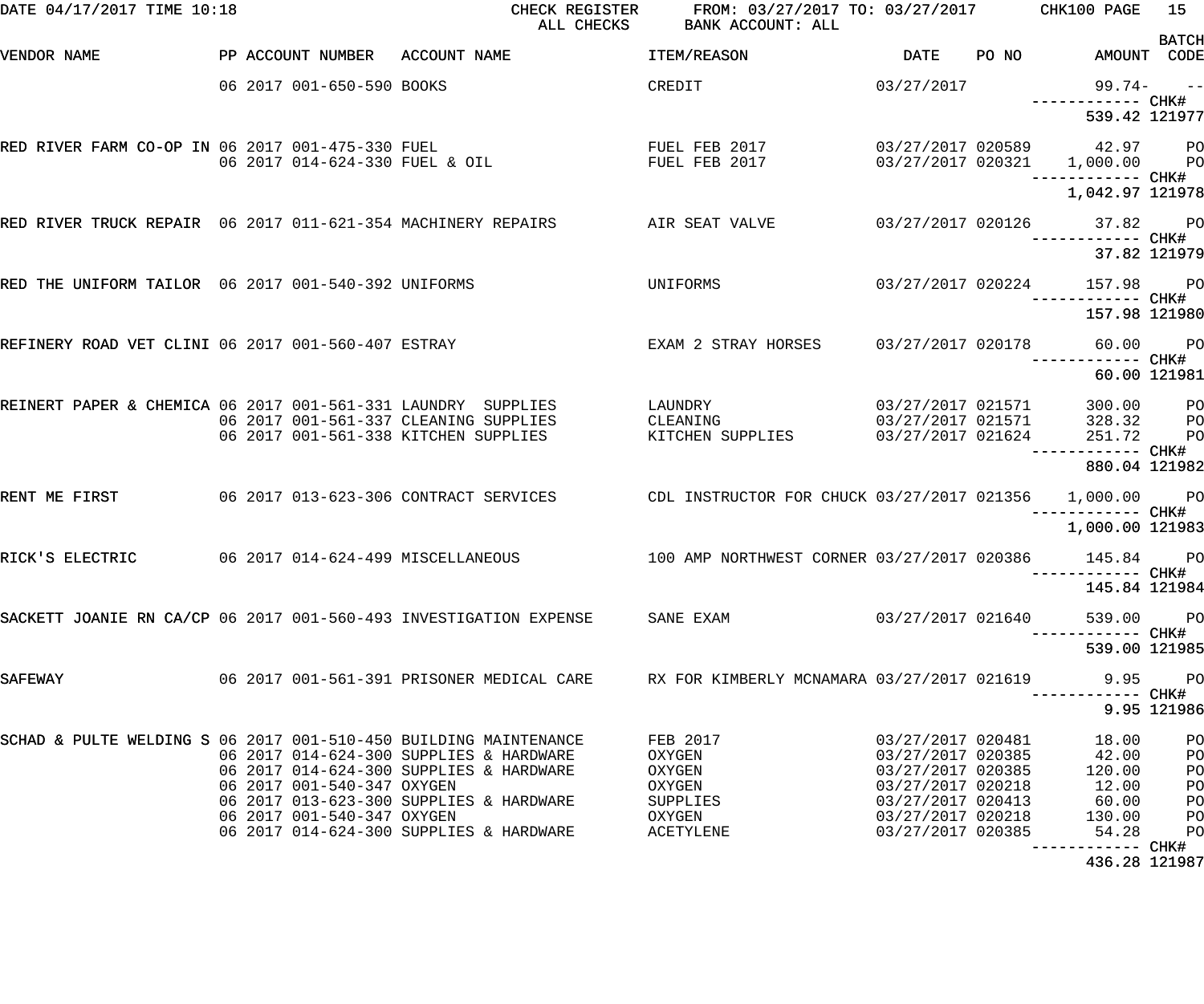| DATE 04/17/2017 TIME 10:18                           |                               | CHECK REGISTER<br>ALL CHECKS                                                                                                                                                                                                               | FROM: 03/27/2017 TO: 03/27/2017 CHK100 PAGE<br><b>BANK ACCOUNT: ALL</b> |                                                             |       |                                            | 16                                      |
|------------------------------------------------------|-------------------------------|--------------------------------------------------------------------------------------------------------------------------------------------------------------------------------------------------------------------------------------------|-------------------------------------------------------------------------|-------------------------------------------------------------|-------|--------------------------------------------|-----------------------------------------|
| VENDOR NAME                                          | PP ACCOUNT NUMBER             | ACCOUNT NAME                                                                                                                                                                                                                               | ITEM/REASON                                                             | <b>DATE</b>                                                 | PO NO | AMOUNT CODE                                | <b>BATCH</b>                            |
| SCHILLING TIRE & AUTO                                |                               | 06 2017 013-623-303 TIRES & TIRE REPAIRS<br>06 2017 013-623-303 TIRES & TIRE REPAIRS<br>06 2017 013-623-354 MACHINERY REPAIRS                                                                                                              | INSPECTION<br>INSPECTION<br>INSPECTION                                  | 03/27/2017 020411<br>03/27/2017 020411<br>03/27/2017 020411 |       | 7.00<br>7.00<br>7.00                       | PO<br>PO<br>PO                          |
|                                                      |                               | 06 2017 013-623-354 MACHINERY REPAIRS<br>06 2017 013-623-354 MACHINERY REPAIRS<br>06 2017 013-623-354 MACHINERY REPAIRS                                                                                                                    | INSPECTION<br>INSPECTION<br>INSPECTION                                  | 03/27/2017 020411<br>03/27/2017 020411<br>03/27/2017 020411 |       | 7.00<br>7.00<br>7.00                       | PO<br>PO<br>PO                          |
|                                                      |                               | 06 2017 013-623-354 MACHINERY REPAIRS                                                                                                                                                                                                      | INSPECTION                                                              | 03/27/2017 020411                                           |       | 7.00<br>------ CHK#<br>49.00 121988        | PO                                      |
| SELF RADIO INC                                       |                               | 06  2017  001-543-471  FIRE FIGHTERS  EQUIP.-PAGE  REPAIR  PAGER<br>06 2017 001-540-422 RADIO & COMMUNICATIONS<br>06 2017 001-540-422 RADIO & COMMUNICATIONS                                                                               | REPAIR RADIOS<br>REPAIR RADIOS                                          | 03/27/2017 020455<br>03/27/2017 020212<br>03/27/2017 020212 |       | 37.50<br>138.00<br>752.00                  | PО<br>$_{\rm PO}$<br>P <sub>O</sub>     |
|                                                      |                               |                                                                                                                                                                                                                                            |                                                                         |                                                             |       | 927.50 121989                              |                                         |
|                                                      |                               | SHERMAN RADIOLOGY ASSOC 06 2017 001-561-391 PRISONER MEDICAL CARE     RAMIREZ ACCT# SRA.NT0009 03/27/2017 021633<br>06 2017 001-561-391 PRISONER MEDICAL CARE                                                                              | WILCOX ACCT# SRA.NT00098 03/27/2017 021633                              |                                                             |       | 10.81<br>10.81<br>----------- CHK#         | $_{\rm PO}$<br>P <sub>O</sub>           |
|                                                      |                               |                                                                                                                                                                                                                                            |                                                                         |                                                             |       | 21.62 121990                               |                                         |
| SHIRES JOSEPH                                        |                               | 06 2017 001-560-429 TRAINING & SCHOOLS LESSLETHAL MUNITIONS CO 03/27/2017                                                                                                                                                                  |                                                                         |                                                             |       | 80.00<br>------------ CHK#<br>80.00 121991 | $ -$                                    |
| SIMMONS SHAWN                                        |                               | 06 2017 001-409-400 COURT APPOINTED ATTORNEYS ST VS SHELLY LATTIMOR                                                                                                                                                                        |                                                                         | 03/27/2017                                                  |       | $1,098.00 - -$<br>------------ CHK#        |                                         |
|                                                      |                               |                                                                                                                                                                                                                                            |                                                                         |                                                             |       | 1,098.00 121992                            |                                         |
| SPARKLETTS AND SIERRA S 06 2017 041-650-310 SUPPLIES |                               |                                                                                                                                                                                                                                            | WATER                                                                   | 03/27/2017 020138                                           |       | 12.85 PO<br>12.85 121993                   |                                         |
| SSD SYSTEMS                                          |                               | 06 2017 043-458-306 CONTRACT SERVICES                                                                                                                                                                                                      | APRIL 2017                                                              | 03/27/2017 020471                                           |       | 24.10 PO<br>--------- CHK#                 |                                         |
|                                                      |                               |                                                                                                                                                                                                                                            |                                                                         |                                                             |       | 24.10 121994                               |                                         |
| SUDDENLINK                                           | 06 2017 001-540-420 TELEPHONE | 06 2017 001-540-420 TELEPHONE                                                                                                                                                                                                              | 2125 RICE AVE<br>145 CR 211 EMS                                         | 03/27/2017<br>03/27/2017                                    |       | 178.35<br>178.35                           | $\left  - \right $<br>$\rightarrow$ $-$ |
|                                                      |                               |                                                                                                                                                                                                                                            |                                                                         |                                                             |       | 356.70 121995                              |                                         |
| SULLIVANT BILL ATTY                                  |                               | 06 2017 001-409-400 COURT APPOINTED ATTORNEYS ST VS LEA-MARIE RUSH<br>06 2017 001-409-400 COURT APPOINTED ATTORNEYS ST VS MIGUEL A PONCE                                                                                                   |                                                                         | 03/27/2017<br>03/27/2017                                    |       | 530.00<br>400.00                           | $\qquad \qquad -$<br>$\overline{a}$     |
|                                                      |                               |                                                                                                                                                                                                                                            |                                                                         |                                                             |       | 930.00 121996                              |                                         |
| TATUM LEE                                            |                               | 06 2017 001-409-400 COURT APPOINTED ATTORNEYS ST VS MISTI D MOORE<br>06 2017 001-409-400 COURT APPOINTED ATTORNEYS ST VS FERNANDEZ B DOWNE 03/27/2017<br>06 2017 001-409-400 COURT APPOINTED ATTORNEYS ST VS JAMES ERIN SHANNON 03/27/2017 |                                                                         | 03/27/2017                                                  |       | 745.00<br>665.00<br>685.00                 | $ -$<br>$-$<br>$\qquad \qquad -$        |
|                                                      |                               |                                                                                                                                                                                                                                            |                                                                         |                                                             |       | 2,095.00 121997                            |                                         |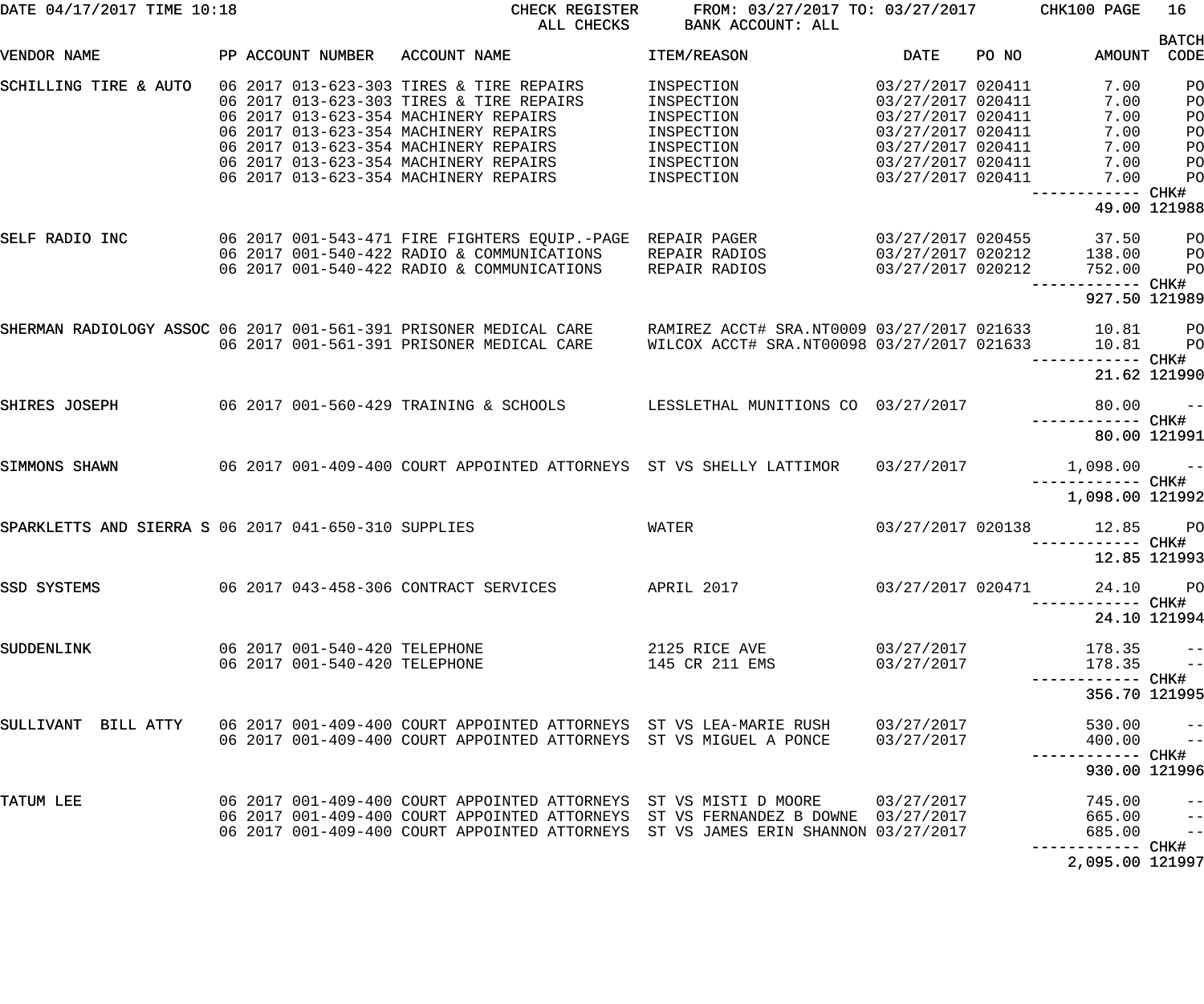| DATE 04/17/2017 TIME 10:18                                      |  |                               | CHECK REGISTER<br>ALL CHECKS                                                                                         |                                                                                                                                                                                              |                                        | FROM: 03/27/2017 TO: 03/27/2017 CHK100 PAGE | 17                                |                                      |
|-----------------------------------------------------------------|--|-------------------------------|----------------------------------------------------------------------------------------------------------------------|----------------------------------------------------------------------------------------------------------------------------------------------------------------------------------------------|----------------------------------------|---------------------------------------------|-----------------------------------|--------------------------------------|
| VENDOR NAME                                                     |  |                               | PP ACCOUNT NUMBER ACCOUNT NAME                                                                                       | ITEM/REASON                                                                                                                                                                                  | DATE                                   | PO NO                                       | AMOUNT                            | <b>BATCH</b><br>CODE                 |
| TDCAA NOW TRUST FUND                                            |  | 06 2017 001-475-481 ASSN DUES | 06 2017 001-475-427 CONFERENCE EXPENSE THE DICIVIL LAW SEMINAR                                                       | CATHY AND JIM TDCAA DUES 03/27/2017 021549                                                                                                                                                   | 03/27/2017 021661                      |                                             | 105.00<br>350.00                  | P <sub>O</sub><br>P <sub>O</sub>     |
|                                                                 |  |                               |                                                                                                                      |                                                                                                                                                                                              |                                        |                                             | 455.00 121998                     |                                      |
|                                                                 |  |                               | TEXAS ASSN OF COUNTIES 06 2017 013-623-427 CONFERENCE EXPENSE 2017 LEGISLATIVE CONFERE 03/27/2017 021643             |                                                                                                                                                                                              |                                        |                                             | 255.00                            | P <sub>O</sub><br>CHK#               |
|                                                                 |  |                               |                                                                                                                      |                                                                                                                                                                                              |                                        |                                             | 255.00 121999                     |                                      |
| TEXAS ASSN OF COUNTIES 06 2017 001-409-206 WORKER'S COMP        |  |                               | 06 2017 011-621-206 WORKERS COMP INS<br>06 2017 012-622-206 WORKERS COMP INS<br>06 2017 013-623-206 WORKERS COMP INS | 2ND QTR GENERAL WORKERS 03/27/2017 021540<br>2ND QTR R&B#1 WORKERS CO 03/27/2017 021540<br>2ND QTR R&B#2 WORKERS CO 03/27/2017 021540<br>2ND QTR R&B#3 WORKERS CO 03/27/2017 021540 3,119.75 |                                        |                                             | 28,570.00<br>3,119.75<br>3,119.75 | PO<br>PO<br>PO<br>PO                 |
|                                                                 |  |                               | 06 2017 014-624-206 WORKERS COMP INS                                                                                 | 2ND OTR R&B#4 WORKERS CO 03/27/2017 021540                                                                                                                                                   |                                        |                                             | 3,119.75<br>---------- CHK#       | PO                                   |
|                                                                 |  |                               |                                                                                                                      |                                                                                                                                                                                              |                                        |                                             | 41,049.00 122000                  |                                      |
| TEXAS ASSOCIATION OF CO 06 2017 001-497-481 ASSN DUES           |  |                               |                                                                                                                      | CTAT DUES                                                                                                                                                                                    | 03/27/2017 021618                      |                                             | 150.00                            | P <sub>O</sub><br>----- CHK#         |
|                                                                 |  |                               |                                                                                                                      |                                                                                                                                                                                              |                                        |                                             | 150.00 122001                     |                                      |
| TEXAS DEPARTMENT OF PUB 06 2017 001-333-317 SAFE ROOM GRANT     |  |                               |                                                                                                                      | RETURN DUPLICATE PAYMENT 03/27/2017 021671                                                                                                                                                   |                                        |                                             | 6,881.63<br>------ CHK#           | $P$ O                                |
|                                                                 |  |                               |                                                                                                                      |                                                                                                                                                                                              |                                        |                                             | 6,881.63 122002                   |                                      |
|                                                                 |  |                               | TEXAS DEPT OF HEALTH-BV 06 2017 001-340-700 DISTRICT CLERK TILL ITIO LMW & LKW<br>06 2017 001-340-700 DISTRICT CLERK | ITIO A CHILD                                                                                                                                                                                 | 03/27/2017<br>03/27/2017               |                                             | 15.00<br>15.00<br>------------    | $-\, -$<br>$\qquad \qquad -$<br>CHK# |
|                                                                 |  |                               |                                                                                                                      |                                                                                                                                                                                              |                                        |                                             |                                   | 30.00 122003                         |
| TEXAS FACILITIES COMMIS 06 2017 014-624-300 SUPPLIES & HARDWARE |  |                               |                                                                                                                      | SUPPLIES                                                                                                                                                                                     | 03/27/2017 020377                      |                                             | 14.00                             | P <sub>O</sub>                       |
|                                                                 |  |                               |                                                                                                                      |                                                                                                                                                                                              |                                        |                                             | 14.00 122004                      |                                      |
|                                                                 |  |                               | TEXAS PARKS & WILDLIFE 06 2017 001-208-100 DUE TO TEXAS PARKS & WILDL KEVIN PEASE                                    |                                                                                                                                                                                              | 03/27/2017                             |                                             | 85.00                             | $ -$                                 |
|                                                                 |  |                               |                                                                                                                      |                                                                                                                                                                                              |                                        |                                             | 85.00 122005                      |                                      |
|                                                                 |  |                               | TEXAS PRISONER TRANSPOR 06 2017 001-561-424 RETURNING PRISONERS                                                      | WARRANT PICK UP FOR JENN 03/27/2017 021467                                                                                                                                                   |                                        |                                             | 902.50<br>----------- CHK#        | <b>PO</b>                            |
|                                                                 |  |                               |                                                                                                                      |                                                                                                                                                                                              |                                        |                                             | 902.50 122006                     |                                      |
| TEXAS STAR EMBROIDERY 07 2017 028-571-499 MISCELLANEOUS         |  | 06 2017 001-540-392 UNIFORMS  | 06 2017 001-407-499 MISCELLANEOUS                                                                                    | DEPARTMENT SHIRTS/JACKET 03/27/2017 021575<br>UNIFORMS<br>LOGO ON SHIRTS                                                                                                                     | 03/27/2017 020208<br>03/27/2017 020633 |                                             | 732.25<br>$36.00$ PO<br>21.00     | P <sub>O</sub><br>P <sub>O</sub>     |
|                                                                 |  |                               |                                                                                                                      |                                                                                                                                                                                              |                                        |                                             | 789.25 122007                     |                                      |
| TEXOMA COUNCIL OF GOVER 06 2017 001-409-306 CONTRACT SERVICES   |  |                               |                                                                                                                      | MARCH 2017                                                                                                                                                                                   | 03/27/2017 020674                      |                                             | 2,333.34                          | <b>PO</b>                            |
|                                                                 |  |                               |                                                                                                                      |                                                                                                                                                                                              |                                        |                                             | 2,333.34 122008                   |                                      |
| THOMPSON J R INC                                                |  | 06 2017 011-621-302 GRAVEL    |                                                                                                                      | $1\ 1/2$ " CRUSHER                                                                                                                                                                           |                                        |                                             | 03/27/2017 020215 2,876.94        | P <sub>O</sub>                       |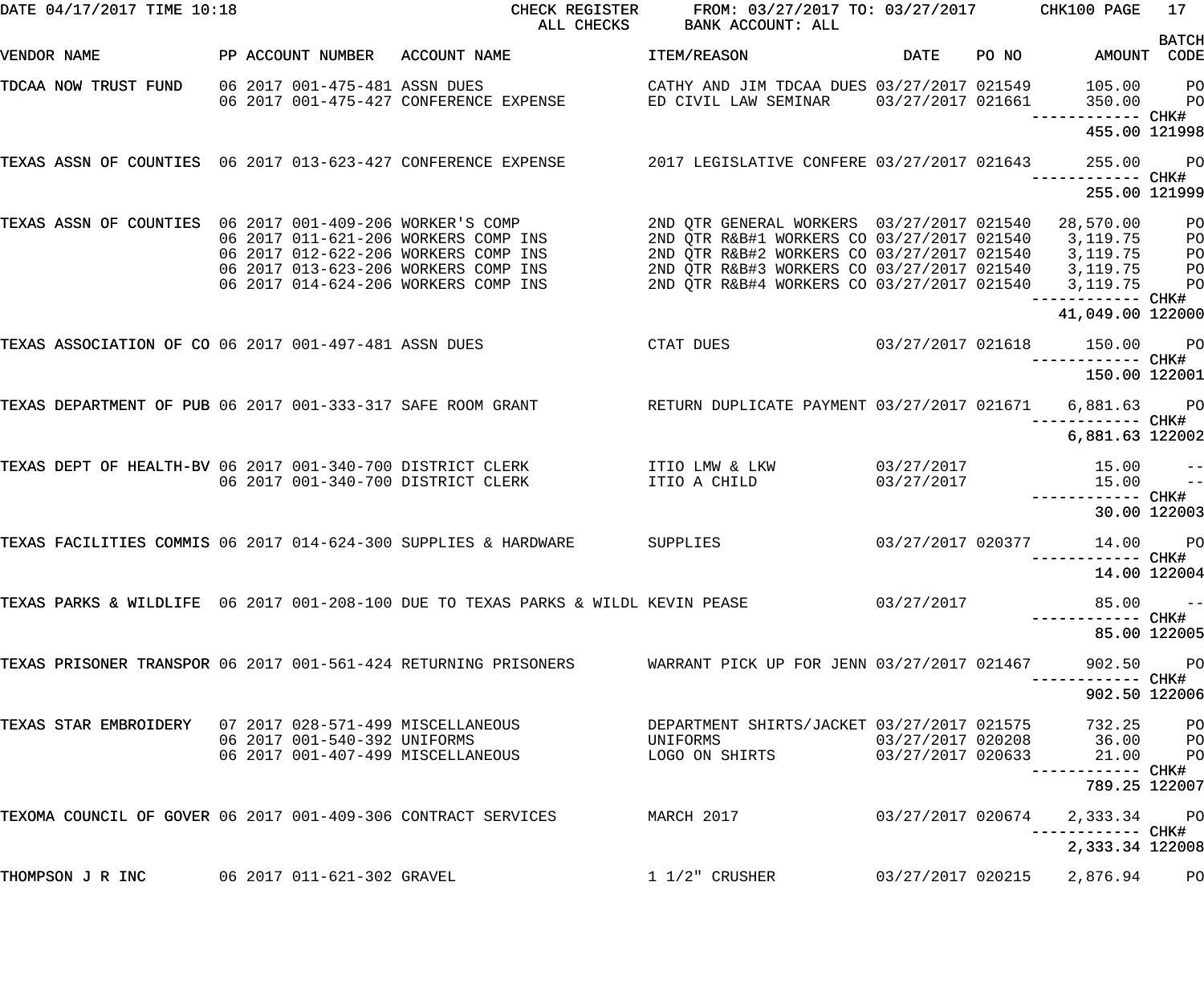| DATE 04/17/2017 TIME 10:18                             |  |                               | FROM: 03/27/2017 TO: 03/27/2017 CHK100 PAGE<br>CHECK REGISTER<br>ALL CHECKS<br>BANK ACCOUNT: ALL |                                                                                                          |                          |       |                                        | 18                         |  |
|--------------------------------------------------------|--|-------------------------------|--------------------------------------------------------------------------------------------------|----------------------------------------------------------------------------------------------------------|--------------------------|-------|----------------------------------------|----------------------------|--|
|                                                        |  |                               |                                                                                                  |                                                                                                          |                          |       |                                        | <b>BATCH</b>               |  |
| VENDOR NAME                                            |  | PP ACCOUNT NUMBER             | ACCOUNT NAME                                                                                     | ITEM/REASON                                                                                              | DATE                     | PO NO | AMOUNT                                 | CODE                       |  |
|                                                        |  | 06 2017 011-621-302 GRAVEL    |                                                                                                  | $1\;1/2$ " CRUSHER                                                                                       | 03/27/2017 020215        |       | 2,704.80                               | PO                         |  |
|                                                        |  | 06 2017 011-621-302 GRAVEL    |                                                                                                  | $1\ 1/2"$ CRUSHER                                                                                        | 03/27/2017 020215        |       | 3,511.26                               | PO                         |  |
|                                                        |  | 06 2017 011-621-302 GRAVEL    |                                                                                                  | $1\ 1/2$ " CRUSHER                                                                                       | 03/27/2017 020215        |       | 2,305.38                               | PO                         |  |
|                                                        |  | 06 2017 011-621-302 GRAVEL    |                                                                                                  | $1\ 1/2$ " CRUSHER                                                                                       | 03/27/2017 020215        |       | 2,155.86                               | P <sub>O</sub>             |  |
|                                                        |  | 06 2017 011-621-302 GRAVEL    |                                                                                                  | $1\ 1/2$ " CRUSHER                                                                                       | 03/27/2017 020215        |       | 2,502.00                               | P <sub>O</sub>             |  |
|                                                        |  | 06 2017 011-621-302 GRAVEL    |                                                                                                  | $1\ 1/2$ " CRUSHER                                                                                       | 03/27/2017 020215        |       | 2,101.98                               | P <sub>O</sub>             |  |
|                                                        |  | 06 2017 011-621-302 GRAVEL    |                                                                                                  | $1\ 1/2$ " CRUSHER                                                                                       | 03/27/2017 020215        |       | 2,789.64                               | PO                         |  |
|                                                        |  | 06 2017 014-624-302 GRAVEL    |                                                                                                  | #2 FLEX BASE                                                                                             | 03/27/2017 020238        |       | 531.90                                 | PO                         |  |
|                                                        |  | 06 2017 014-624-302 GRAVEL    |                                                                                                  | #2 FLEX BASE                                                                                             | 03/27/2017 020238        |       | 3,977.40                               | PO                         |  |
|                                                        |  |                               |                                                                                                  |                                                                                                          |                          |       | ------------ CHK#<br>25, 457.16 122009 |                            |  |
| THOMSON WEST                                           |  |                               | FEB 2017<br>06 2017 001-435-390 SUBSCRIPTION                                                     |                                                                                                          | 03/27/2017 020465        |       | 168.00                                 | PO                         |  |
|                                                        |  |                               | 06 2017 040-651-390 SUBSCRIPTIONS                                                                | FEB 2017                                                                                                 | 03/27/2017 020358        |       | 417.74                                 | PO                         |  |
|                                                        |  |                               | 06 2017 001-426-390 SUBSCRIPTIONS                                                                | FEB 2017 03/27/2017 020464<br>TX PRACTICE SERIES V34 T 03/27/2017 021636<br>MARCH 2017 03/27/2017 020311 |                          |       | 106.00                                 | PO                         |  |
|                                                        |  | 06 2017 001-435-590 LAW BOOKS |                                                                                                  |                                                                                                          |                          |       | $90.00$<br>$197.00$                    | PO                         |  |
|                                                        |  |                               | 06 2017 001-560-390 SUBSCRIPTIONS                                                                |                                                                                                          |                          |       |                                        | PO                         |  |
|                                                        |  |                               | 06 2017 001-475-390 SUBSCRIPTIONS                                                                | FEB 2017                                                                                                 | 03/27/2017 020466        |       | 318.00                                 | PO                         |  |
|                                                        |  |                               |                                                                                                  |                                                                                                          |                          |       | ------------ CHK#<br>1,296.74 122010   |                            |  |
|                                                        |  |                               |                                                                                                  |                                                                                                          |                          |       |                                        |                            |  |
| TIPTON JEREMY                                          |  |                               | 07 2017 028-571-390 SUBSCRIPTIONS                                                                | MARCH 2017                                                                                               | 03/27/2017 019838        |       | 175.00                                 | <b>PO</b>                  |  |
|                                                        |  |                               |                                                                                                  |                                                                                                          |                          |       | 175.00 122011                          |                            |  |
| TRACTOR SUPPLY PLAN                                    |  |                               | 06 2017 012-622-354 MACHINERY REPAIRS<br>PARTS                                                   |                                                                                                          | 03/27/2017 020244        |       | 29.99                                  | $P$ O                      |  |
|                                                        |  |                               |                                                                                                  |                                                                                                          |                          |       | 29.99 122012                           | ----- CHK#                 |  |
| TRICOUNTY MATERIALS AND 06 2017 014-624-302 GRAVEL     |  |                               | $1/2$ FLEX BASE                                                                                  |                                                                                                          | 03/27/2017 020221        |       | 6,344.96 PO                            |                            |  |
|                                                        |  |                               |                                                                                                  |                                                                                                          |                          |       | ------ CHK#                            |                            |  |
|                                                        |  |                               |                                                                                                  |                                                                                                          |                          |       | 6,344.96 122013                        |                            |  |
| TXTAG                                                  |  |                               | 06 2017 011-621-499 MISCELLANEOUS                                                                | TOLL TAG                                                                                                 | 03/27/2017 021623        |       | 3.99                                   | PO                         |  |
|                                                        |  |                               | 06 2017 013-623-499 MISCELLANEOUS                                                                | TOLL FEES                                                                                                | 03/27/2017 021635        |       | 3.99                                   | PO                         |  |
|                                                        |  |                               |                                                                                                  |                                                                                                          |                          |       |                                        |                            |  |
|                                                        |  |                               |                                                                                                  |                                                                                                          |                          |       |                                        | 7.98 122014                |  |
| UNIFIRST HOLDINGS INC                                  |  |                               | 06 2017 011-621-392 UNIFORMS - EMPLOYEES & PRI UNIFORMS                                          |                                                                                                          | 03/27/2017 020222        |       | 56.90                                  | PO                         |  |
|                                                        |  |                               | 06 2017 012-622-392 UNIFORMS - EMPLOYEES & PRI UNIFORMS                                          |                                                                                                          | 03/27/2017 020239        |       | 61.30                                  | PO                         |  |
|                                                        |  |                               | 06 2017 012-622-392 UNIFORMS - EMPLOYEES & PRI UNIFORMS                                          |                                                                                                          | 03/27/2017 020239        |       | 61.30                                  | PO                         |  |
|                                                        |  |                               | 06 2017 011-621-392 UNIFORMS - EMPLOYEES & PRI UNIFORMS                                          |                                                                                                          | 03/27/2017 020222        |       | 58.40                                  | PO                         |  |
|                                                        |  |                               |                                                                                                  |                                                                                                          |                          |       |                                        |                            |  |
|                                                        |  |                               |                                                                                                  |                                                                                                          |                          |       | 237.90 122015                          |                            |  |
| US COURT SECURITY CONCE 06 2017 044-581-427 CONFERENCE |  |                               |                                                                                                  | TRAINING FOR BARTHOLD                                                                                    | 03/27/2017 021391        |       | 385.00                                 | P <sub>O</sub>             |  |
|                                                        |  |                               |                                                                                                  |                                                                                                          |                          |       | 385.00 122016                          |                            |  |
|                                                        |  |                               |                                                                                                  |                                                                                                          |                          |       |                                        |                            |  |
| VERIZON WIRELESS                                       |  | 06 2017 001-560-420 TELEPHONE | 06 2017 038-455-499 MISCELLANEOUS                                                                | SO DATA CARDS                                                                                            | 03/27/2017               |       | 1,101.85                               | $- -$                      |  |
|                                                        |  | 06 2017 001-540-420 TELEPHONE |                                                                                                  | JP 1 DATA CARDS<br>EMS DATA CARD                                                                         | 03/27/2017<br>03/27/2017 |       | 75.98<br>37.99                         | $- -$                      |  |
|                                                        |  | 06 2017 001-540-420 TELEPHONE |                                                                                                  | EMS DATA CARDS                                                                                           | 03/27/2017               |       | 283.57                                 | $- -$<br>$\qquad \qquad -$ |  |
|                                                        |  |                               |                                                                                                  |                                                                                                          |                          |       |                                        |                            |  |